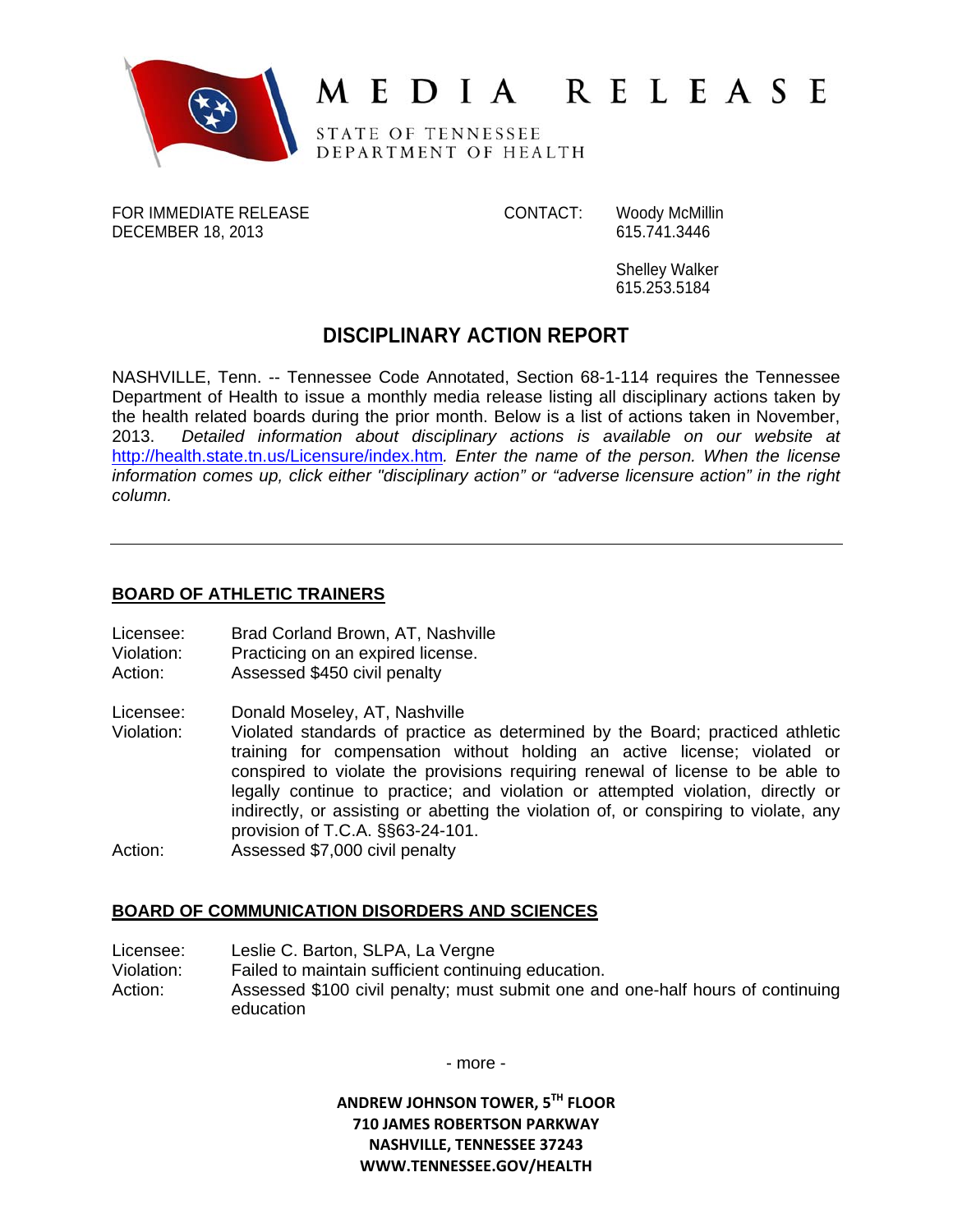| Licensee:                                                                                                                     | Aimee Mcinturff Biddle, Aud, Seymour                                            |
|-------------------------------------------------------------------------------------------------------------------------------|---------------------------------------------------------------------------------|
| Violation:                                                                                                                    | Failed to maintain sufficient continuing education.                             |
| Action:                                                                                                                       | Assessed \$100 civil penalty; must submit one-half hour of continuing education |
| Licensee:                                                                                                                     | Eran E. Bodin, SLP, Nolensville                                                 |
| Violation:                                                                                                                    | Failed to maintain sufficient continuing education.                             |
| Action:                                                                                                                       | Assessed \$100 civil penalty; must submit four hours of continuing education    |
| Licensee:                                                                                                                     | Grayson McCollum Bryant, SLPA, Jackson                                          |
| Violation:                                                                                                                    | Failed to maintain sufficient continuing education.                             |
| Action:                                                                                                                       | Assessed \$100 civil penalty; must submit five hours of continuing education    |
| Licensee:                                                                                                                     | Kristen B. Shores, SLP, Carthage                                                |
| $\frac{1}{2}$ $\frac{1}{2}$ $\frac{1}{2}$ $\frac{1}{2}$ $\frac{1}{2}$ $\frac{1}{2}$ $\frac{1}{2}$ $\frac{1}{2}$ $\frac{1}{2}$ | Falls dita periodelle puittoisent prontienimen politication                     |

Violation: Failed to maintain sufficient continuing education.<br>Action: Assessed \$100 civil penalty; must submit five hou Assessed \$100 civil penalty; must submit five hours of continuing education

## **DIVISION OF EMERGENCY MEDICAL SERVICES**

| Licensee:  | Mary Bryant, EMT-IV, Knoxville             |
|------------|--------------------------------------------|
| Violation: | Failed to pay student loan.                |
| Action:    | License suspended                          |
| Licensee:  | Lonnie E. Carter, EMR, Crump               |
| Violation: | Failed to pay child support.               |
| Action:    | License suspended                          |
| Licensee:  | Cleroy Henderson, EMT, Memphis             |
| Violation: | Failed to pay child support                |
| Action:    | License suspended                          |
| Licensee:  | Dennis R. Hughes, Paramedic, Athens        |
| Violation: | Failed to pay child support.               |
| Action:    | License suspended                          |
| Licensee:  | Charles E. Malone, Jr., Paramedic, Memphis |
| Violation: | Failed to pay child support.               |
| Action:    | License suspended                          |
| Licensee:  | Charles T. Myers, Jr., EMT-IV, Cowan       |
| Violation: | Failed to pay child support.               |
| Action:    | License suspended                          |
| Licensee:  | Donte M. Rayford, EMT-IV, Bartlett         |
| Violation: | Failed to pay child support.               |
| Action:    | License suspended                          |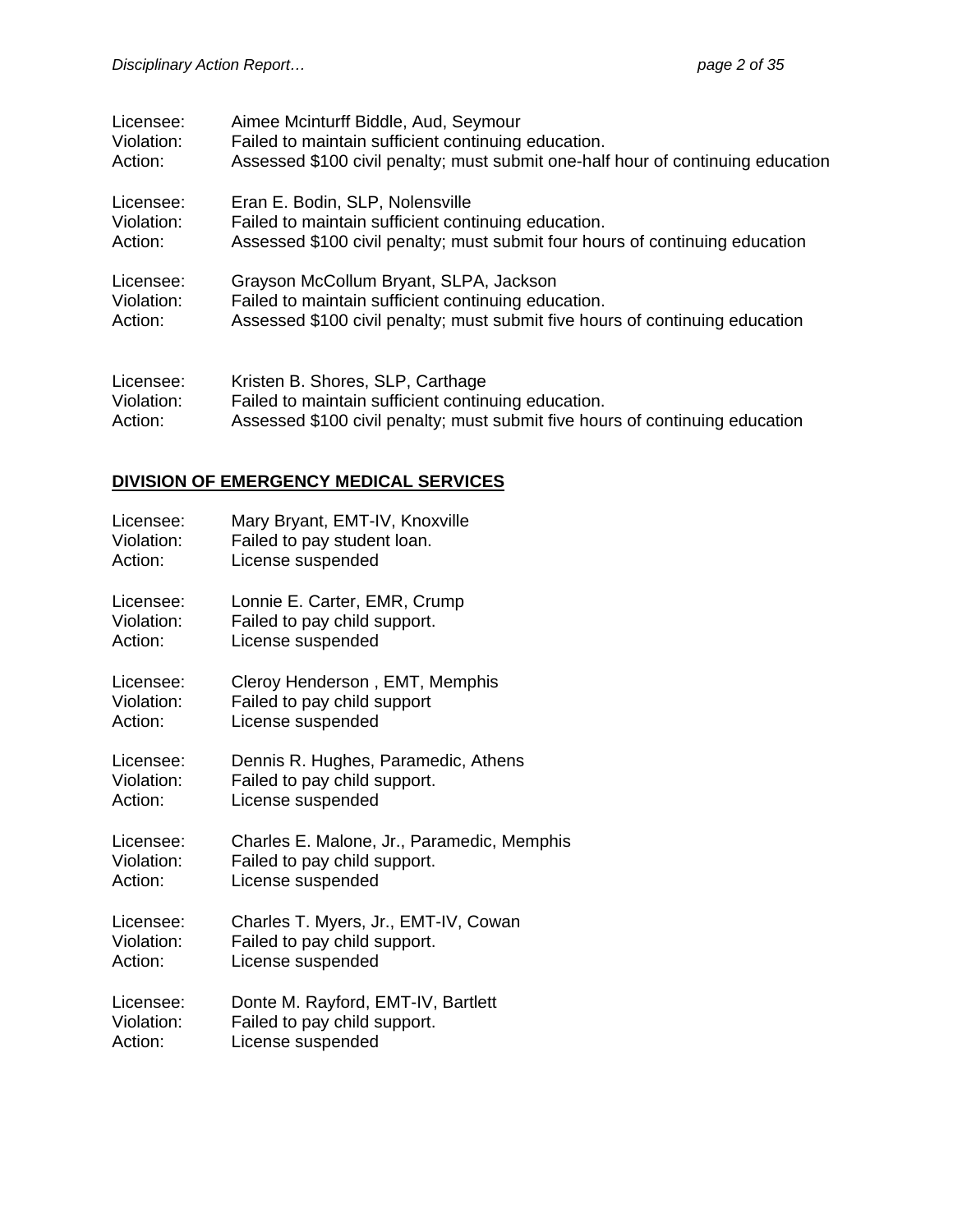| Licensee:    | Christopher W. Rushing, Paramedic, Cumberland City |
|--------------|----------------------------------------------------|
| Violation:   | Failed to pay child support.                       |
| Action:      | License suspended                                  |
| l icensee: I | Reniamin L Rye Jr FMT-IV Memphis                   |

Licensee: Benjamin L. Rye, Jr., EMT-IV, Memphis Violation: Failed to pay child support. Action: License suspended

## **BOARD OF MASSAGE THERAPY LICENSURE**

| Licensee:<br>Violation:<br>Action: | Taralyn Elizabeth Acuff, LMT, Hixson<br>Failed to maintain sufficient continuing education credits<br>Assessed \$775 civil penalty; must submit 25 hours continuing education credits,<br>plus six additional penalty hours           |
|------------------------------------|---------------------------------------------------------------------------------------------------------------------------------------------------------------------------------------------------------------------------------------|
| Licensee:<br>Violation:<br>Action: | Kelly E. Allen, LMT, Munford<br>Failed to maintain sufficient continuing education credits<br>Assessed \$400 civil penalty; must submit 10 hours continuing education credits,<br>plus six additional penalty hours                   |
| Licensee:<br>Violation:<br>Action: | Melissa Ann Allen, LMT, Readyville<br>Failed to maintain sufficient continuing education credits<br>Assessed \$375 civil penalty; must submit nine hours continuing education<br>credits, plus six additional penalty hours           |
| Licensee:<br>Violation:<br>Action: | Heather Paige Ball, LMT, Sevierville<br>Failed to maintain sufficient continuing education credits<br>Assessed \$175 civil penalty; must submit one hour continuing education credits,<br>plus six additional penalty hours           |
| Licensee:<br>Violation:<br>Action: | Stephanie Ann Belote, LMT, Hopkinsville, Ky.<br>Failed to maintain sufficient continuing education credits<br>Assessed \$250 civil penalty; must submit four hours continuing education<br>credits, plus six additional penalty hours |
| Licensee:<br>Violation:<br>Action: | Rebecca Michelle Brandenburg, LMT, Jacksboro<br>Failed to maintain sufficient continuing education credits<br>Assessed \$775 civil penalty; must submit 25 hours continuing education credits,<br>plus six additional penalty hours   |
| Licensee:<br>Violation:<br>Action: | Tricia Sue Burdick, LMT, Oak Ridge<br>Failed to maintain sufficient continuing education credits<br>Assessed \$775 civil penalty; must submit 25 hours continuing education credits,<br>plus six additional penalty hours             |
| Licensee:<br>Violation:<br>Action: | Jennifer Ann Cameron, LMT, Brentwood<br>Failed to maintain sufficient continuing education credits<br>Assessed \$500 civil penalty; must submit 14 hours continuing education credits,<br>plus six additional penalty hours           |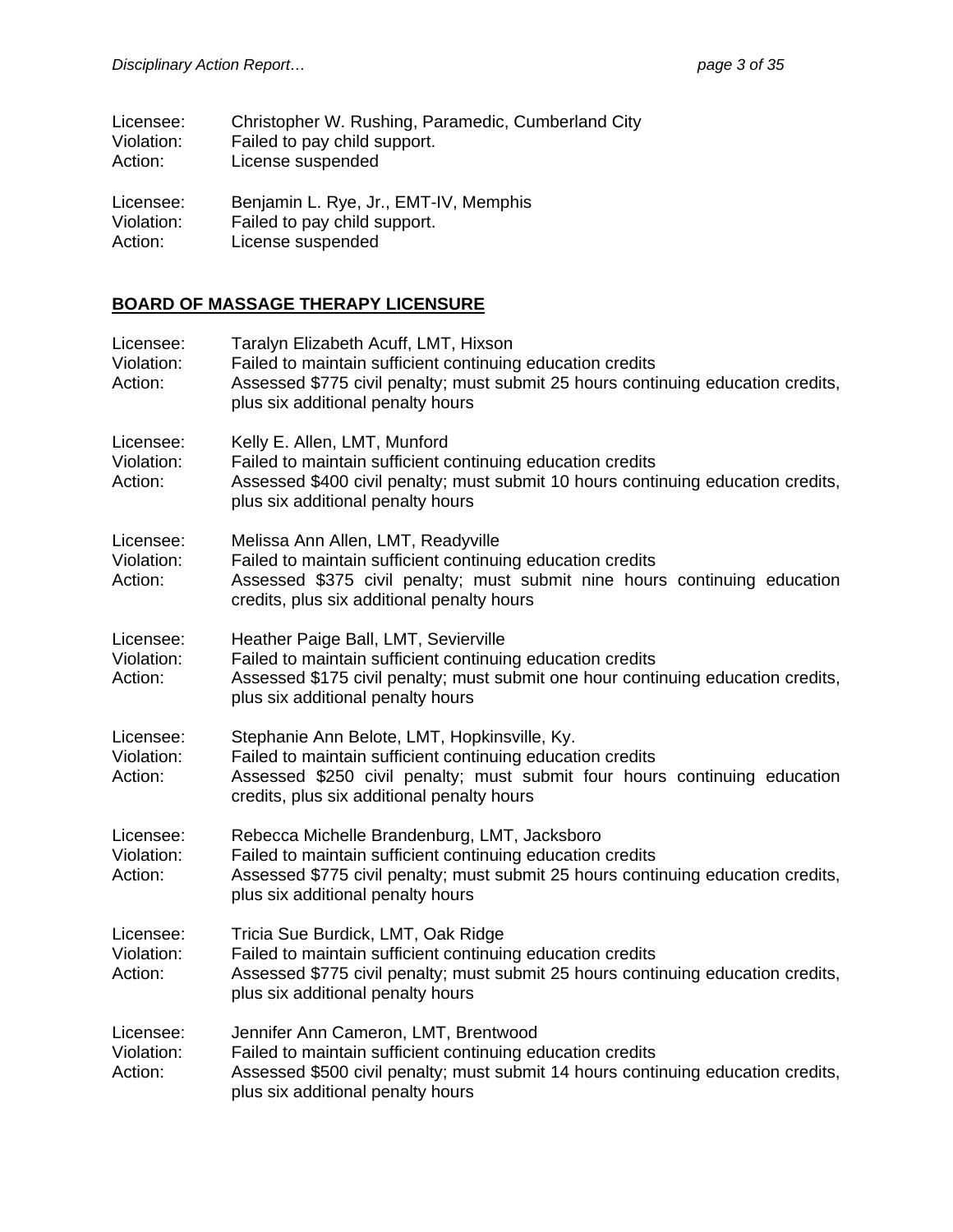| Licensee:<br>Violation:<br>Action: | Cary Deanna Carrillo, LMT, Hermitage<br>Failed to maintain sufficient continuing education credits<br>Assessed \$275 civil penalty; must submit five hours continuing education<br>credits, plus six additional penalty hours             |
|------------------------------------|-------------------------------------------------------------------------------------------------------------------------------------------------------------------------------------------------------------------------------------------|
| Licensee:<br>Violation:<br>Action: | Janice Annette Cathey, LMT, Nashville<br>Failed to maintain sufficient continuing education credits<br>Assessed \$200 civil penalty; must submit two hours continuing education<br>credits, plus six additional penalty hours             |
| Licensee:<br>Violation:<br>Action: | Jeanne Marilyn Ciccio-Anderson, LMT, Rogersville<br>Failed to maintain sufficient continuing education credits<br>Assessed \$375 civil penalty; must submit nine hours continuing education<br>credits, plus six additional penalty hours |
| Licensee:<br>Violation:<br>Action: | Chrystal Denise Conn, LMT, Estill Springs<br>Failed to maintain sufficient continuing education credits<br>Assessed \$200 civil penalty; must submit two hours continuing education<br>credits, plus six additional penalty hours         |
| Licensee:<br>Violation:<br>Action: | Cortney Leigh Crossnoe, LMT, Jackson<br>Failed to maintain sufficient continuing education credits<br>Assessed \$675 civil penalty; must submit 21 hours continuing education credits,<br>plus six additional penalty hours               |
| Licensee:<br>Violation:<br>Action: | Darisa Kaye Davis, LMT, Memphis<br>Failed to maintain sufficient continuing education credits<br>Assessed \$175 civil penalty; must submit one hour continuing education credits,<br>plus six additional penalty hours                    |
| Licensee:<br>Violation:<br>Action: | Rentha Deandrea Denton, LMT, Morristown<br>Failed to maintain sufficient continuing education credits<br>Assessed \$200 civil penalty; must submit two hours continuing education<br>credits, plus six additional penalty hours           |
| Licensee:<br>Violation:<br>Action: | Diane Renate Dixon, LMT, Chickamauga, Ga.<br>Failed to maintain sufficient continuing education credits<br>Assessed \$775 civil penalty; must submit 25 hours continuing education credits,<br>plus six additional penalty hours          |
| Licensee:<br>Violation:<br>Action: | Ashley Marie Eckenrode, LMT, Kodak<br>Failed to maintain sufficient continuing education credits<br>Assessed \$250 civil penalty; must submit four hours continuing education<br>credits, plus six additional penalty hours               |
| Licensee:<br>Violation:<br>Action: | Julia Anjanette Edwards, LMT, Hendersonville<br>Failed to maintain sufficient continuing education credits<br>Assessed \$250 civil penalty; must submit four hours continuing education<br>credits, plus six additional penalty hours     |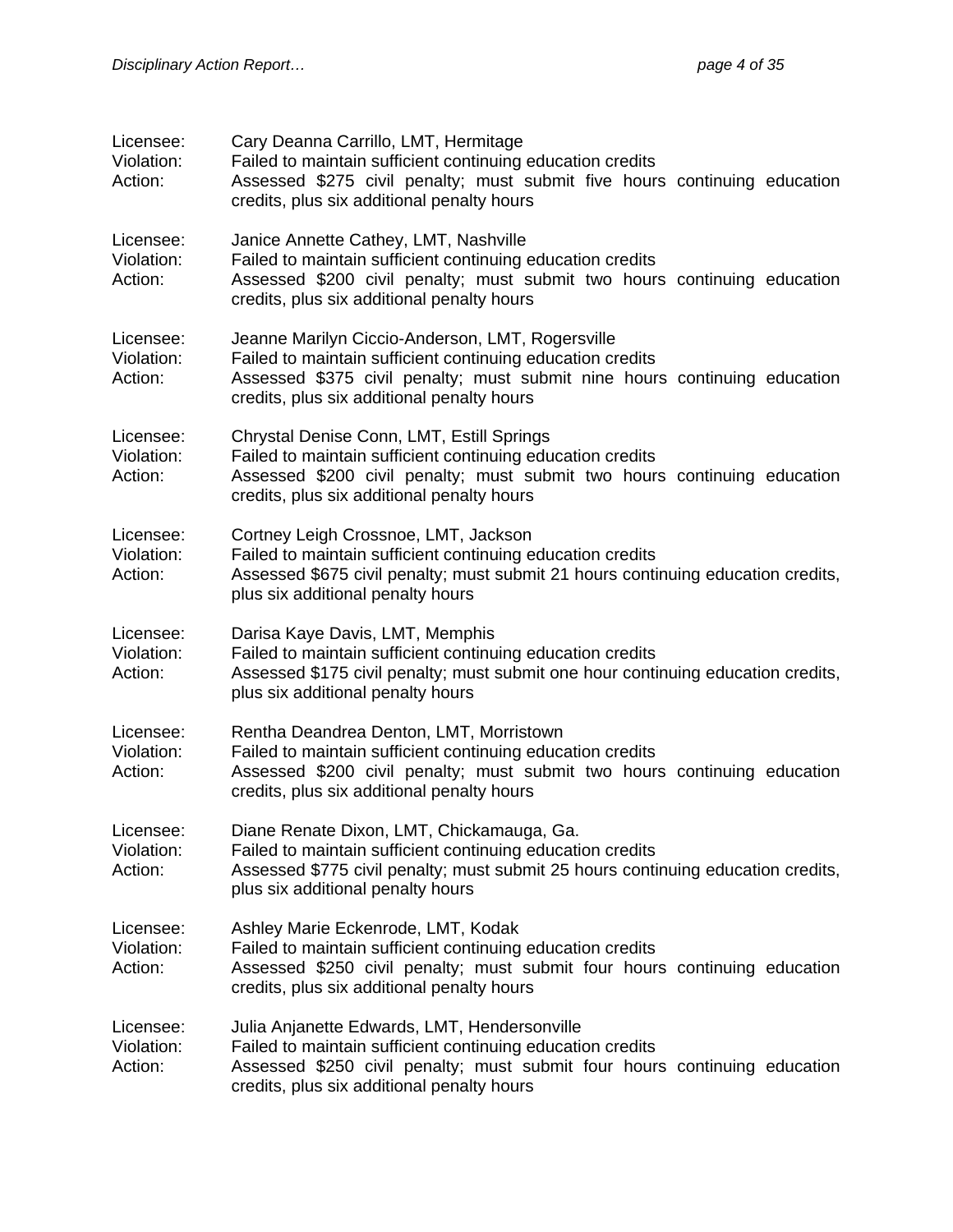| Licensee:<br>Violation:<br>Action: | Lajuana Bunch Eslinger, LMT, New Market<br>Failed to maintain sufficient continuing education credits<br>Assessed \$250 civil penalty; must submit four hours continuing education<br>credits, plus six additional penalty hours     |
|------------------------------------|--------------------------------------------------------------------------------------------------------------------------------------------------------------------------------------------------------------------------------------|
| Licensee:<br>Violation:<br>Action: | Sheileda S. Falls, LMT, Chelsea, Ala.<br>Failed to maintain sufficient continuing education credits<br>Assessed \$250 civil penalty; must submit four hours continuing education<br>credits, plus six additional penalty hours       |
| Licensee:<br>Violation:<br>Action: | Vicky L. Garrett, LMT, Brentwood<br>Failed to maintain sufficient continuing education credits<br>Assessed \$650 civil penalty; must submit 20 hours continuing education credits,<br>plus six additional penalty hours              |
| Licensee:<br>Violation:<br>Action: | Linda Kay Garrison, LMT, Knoxville<br>Failed to maintain sufficient continuing education credits<br>Assessed \$775 civil penalty; must submit 25 hours continuing education credits,<br>plus six additional penalty hours            |
| Licensee:<br>Violation:<br>Action: | Bethany Dawn Glafenhein, LMT, Corryton<br>Failed to maintain sufficient continuing education credits<br>Assessed \$250 civil penalty; must submit four hours continuing education<br>credits, plus six additional penalty hours      |
| Licensee:<br>Violation:<br>Action: | Cara Rainwater Hall, LMT, Walland<br>Failed to maintain sufficient continuing education credits<br>Assessed \$775 civil penalty; must submit 25 hours continuing education credits,<br>plus six additional penalty hours             |
| Licensee:<br>Violation:<br>Action: | Laura Elizabeth Hampton, LMT, Murfreesboro<br>Failed to maintain sufficient continuing education credits<br>Assessed \$225 civil penalty; must submit three hours continuing education<br>credits, plus six additional penalty hours |
| Licensee:<br>Violation:<br>Action: | Stasha Nicole Hampton, LMT, Nashville<br>Failed to maintain sufficient continuing education credits<br>Assessed \$550 civil penalty; must submit 16 hours continuing education credits,<br>plus six additional penalty hours         |
| Licensee:<br>Violation:<br>Action: | Sarah Melisa Harris, LMT, Lawrenceburg<br>Failed to maintain sufficient continuing education credits<br>Assessed \$200 civil penalty; must submit two hours continuing education<br>credits, plus six additional penalty hours       |
| Licensee:<br>Violation:<br>Action: | Amy Jo Holmes, LMT, Knoxville<br>Failed to maintain sufficient continuing education credits<br>Assessed \$275 civil penalty; must submit five hours continuing education<br>credits, plus six additional penalty hours               |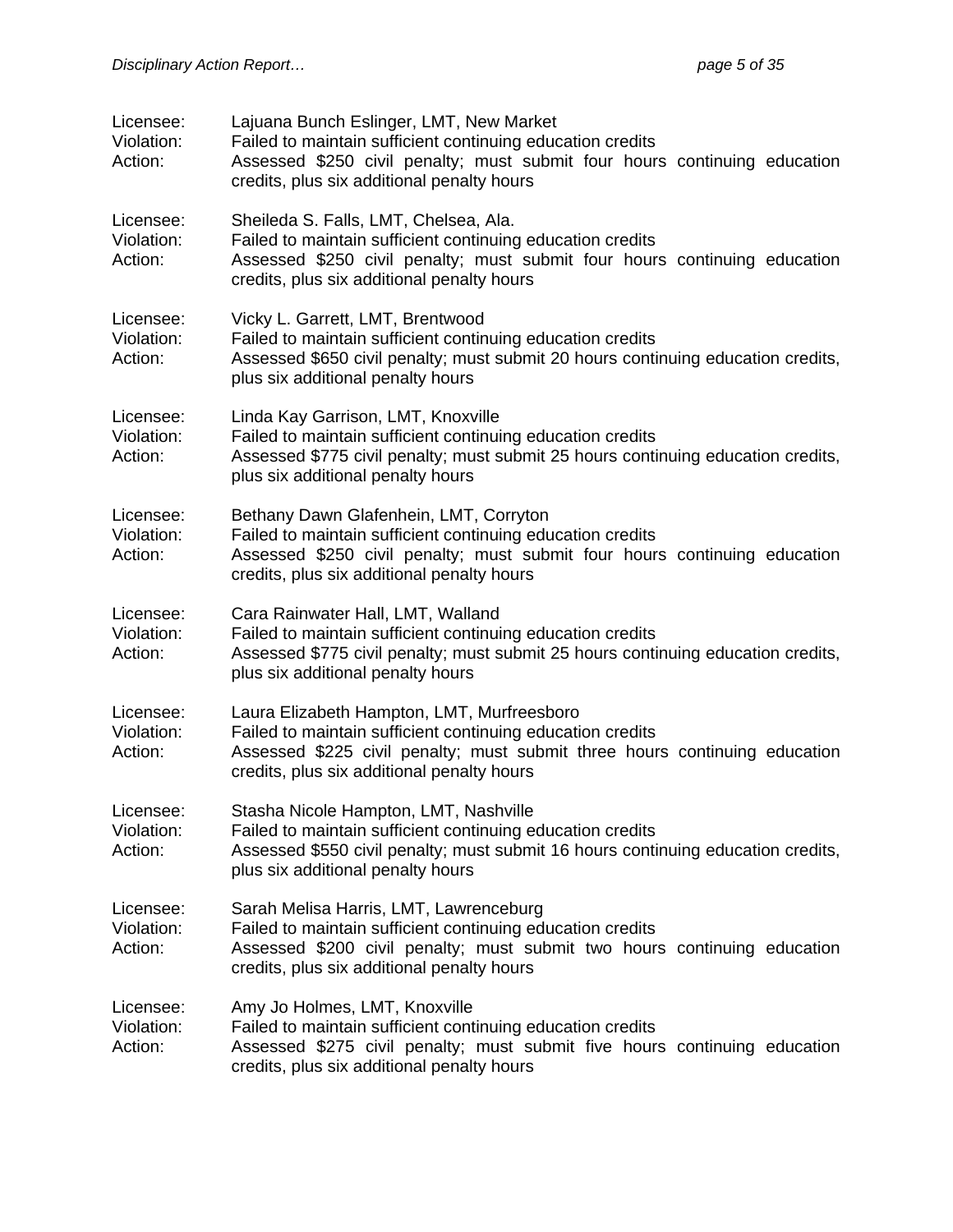| Licensee:<br>Violation:<br>Action: | Sharon Marji Howse, LMT, Nashville<br>Failed to maintain sufficient continuing education credits<br>Assessed \$200 civil penalty; must submit two hours continuing education<br>credits, plus six additional penalty hours       |
|------------------------------------|----------------------------------------------------------------------------------------------------------------------------------------------------------------------------------------------------------------------------------|
| Licensee:<br>Violation:<br>Action: | Judy Kay Hurst, LMT, Memphis<br>Failed to maintain sufficient continuing education credits<br>Assessed \$200 civil penalty; must submit two hours continuing education<br>credits, plus six additional penalty hours             |
| Licensee:<br>Violation:<br>Action: | Tracy B. Karner, LMT, Franklin<br>Failed to maintain sufficient continuing education credits<br>Assessed \$775 civil penalty; must submit 25 hours continuing education credits,<br>plus six additional penalty hours            |
| Licensee:<br>Violation:<br>Action: | Amanda Mae Kramer, LMT, Memphis<br>Failed to maintain sufficient continuing education credits<br>Assessed \$250 civil penalty; must submit four hours continuing education<br>credits, plus six additional penalty hours         |
| Licensee:<br>Violation:<br>Action: | Karen Lee Krogh, LMT, Knoxville<br>Failed to maintain sufficient continuing education credits<br>Assessed \$250 civil penalty; must submit four hours continuing education<br>credits, plus six additional penalty hours         |
| Licensee:<br>Violation:<br>Action: | Kendall Alexis Krumm, LMT, Friendsville<br>Failed to maintain sufficient continuing education credits<br>Assessed \$375 civil penalty; must submit nine hours continuing education<br>credits, plus six additional penalty hours |
| Licensee:<br>Violation:<br>Action: | Maureen Lambert, LMT, Hendersonville<br>Failed to maintain sufficient continuing education credits<br>Assessed \$775 civil penalty; must submit 25 hours continuing education credits,<br>plus six additional penalty hours      |
| Licensee:<br>Violation:<br>Action: | Xiaolin Li, LMT, Clarksville<br>Failed to maintain sufficient continuing education credits<br>Assessed \$625 civil penalty; must submit 19 hours continuing education credits,<br>plus six additional penalty hours              |
| Licensee:<br>Violation:<br>Action: | Terrance Shea McDade, LMT, Clarksville<br>Failed to maintain sufficient continuing education credits<br>Assessed \$775 civil penalty; must submit 25 hours continuing education credits,<br>plus six additional penalty hours    |
| Licensee:<br>Violation:<br>Action: | Amber Marie Martin, LMT, Clarksville<br>Failed to maintain sufficient continuing education credits<br>Assessed \$250 civil penalty; must submit four hours continuing education<br>credits, plus six additional penalty hours    |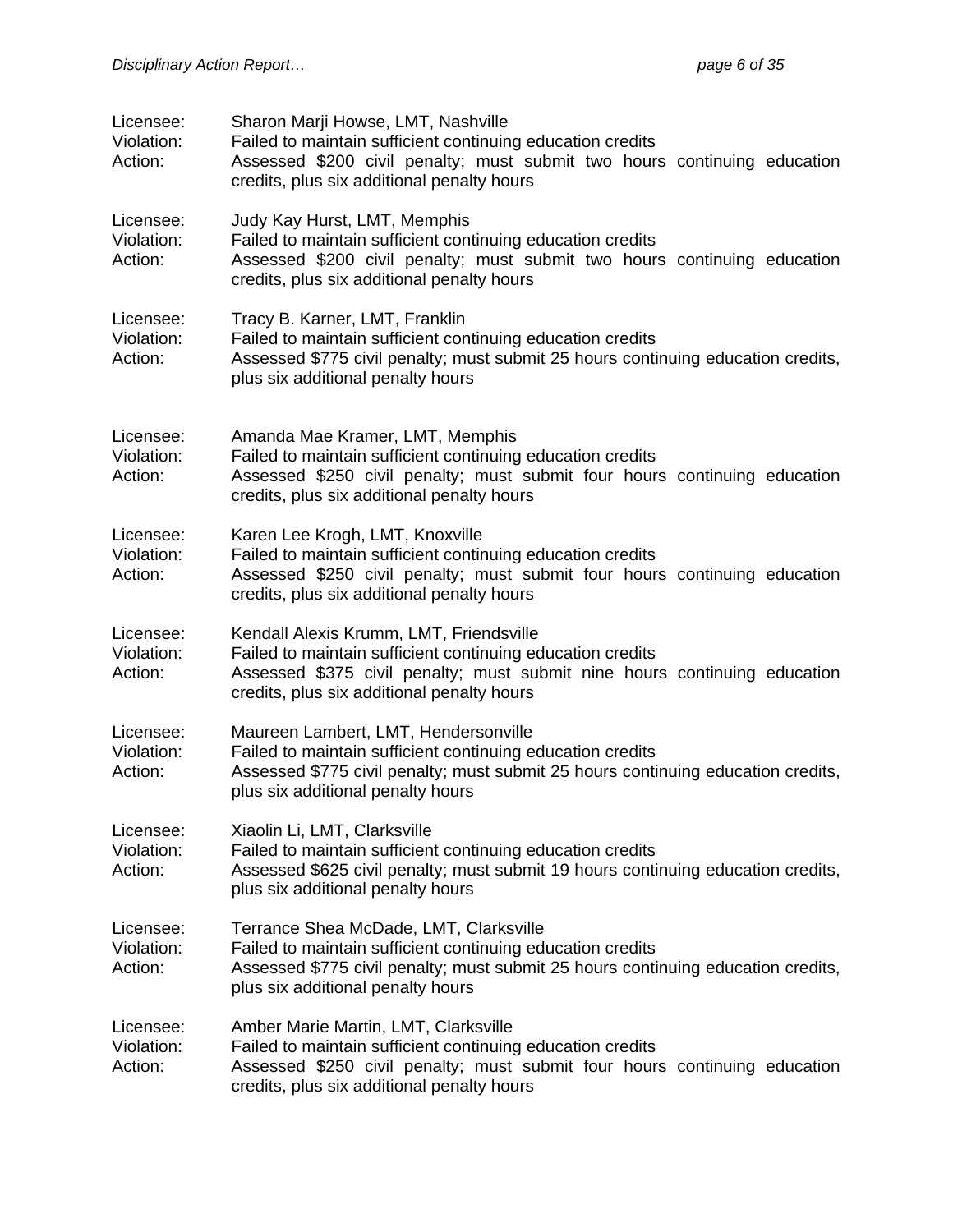| Licensee:<br>Violation:<br>Action: | Kimberly I. Matthews, LMT, Nashville<br>Failed to maintain sufficient continuing education credits<br>Assessed \$350 civil penalty; must submit eight hours continuing education<br>credits, plus six additional penalty hours                |
|------------------------------------|-----------------------------------------------------------------------------------------------------------------------------------------------------------------------------------------------------------------------------------------------|
| Licensee:<br>Violation:<br>Action: | Carol Lanette O'Neil, LMT, Springfield<br>Failed to maintain sufficient continuing education credits<br>Assessed \$475 civil penalty; must submit 13 hours continuing education credits,<br>plus six additional penalty hours                 |
| Licensee:<br>Violation:<br>Action: | Gayle Lynn Owens, LMT, Maryville<br>Failed to maintain sufficient continuing education credits<br>Assessed \$325 civil penalty; must submit seven hours continuing education<br>credits, plus six additional penalty hours                    |
| Licensee:<br>Violation:<br>Action: | Grover Dale Parker, LMT, Brentwood<br>Failed to maintain sufficient continuing education credits<br>Assessed \$225 civil penalty; must submit three hours continuing education<br>credits, plus six additional penalty hours                  |
| Licensee:<br>Violation:<br>Action: | Randall Lee Pendergrass, LMT, Nashville<br>Failed to maintain sufficient continuing education credits<br>Assessed \$775 civil penalty; must submit 25 hours continuing education credits,<br>plus six additional penalty hours                |
| Licensee:<br>Violation:<br>Action: | Charles Vance Phillips, IV, LMT, Ft. Oglethorpe, Ga.<br>Failed to maintain sufficient continuing education credits<br>Assessed \$250 civil penalty; must submit four hours continuing education<br>credits, plus six additional penalty hours |
| Licensee:<br>Violation:<br>Action: | Sylvia Renee Phillips, LMT, Chattanooga<br>Failed to maintain sufficient continuing education credits<br>Assessed \$250 civil penalty; must submit four hours continuing education<br>credits, plus six additional penalty hours              |
| Licensee:<br>Violation:<br>Action: | Brandon Craig Reaves, LMT, Nashville<br>Failed to maintain sufficient continuing education credits<br>Assessed \$775 civil penalty; must submit 25 hours continuing education credits,<br>plus six additional penalty hours                   |
| Licensee:<br>Violation:<br>Action: | Kelly Marie Scott, LMT, Knoxville<br>Failed to maintain sufficient continuing education credits<br>Assessed \$250 civil penalty; must submit four hours continuing education<br>credits, plus six additional penalty hours                    |
| Licensee:<br>Violation:<br>Action: | Siedel Alverez Shipp, LMT, Memphis<br>Failed to maintain sufficient continuing education credits<br>Assessed \$250 civil penalty; must submit four hours continuing education<br>credits, plus six additional penalty hours                   |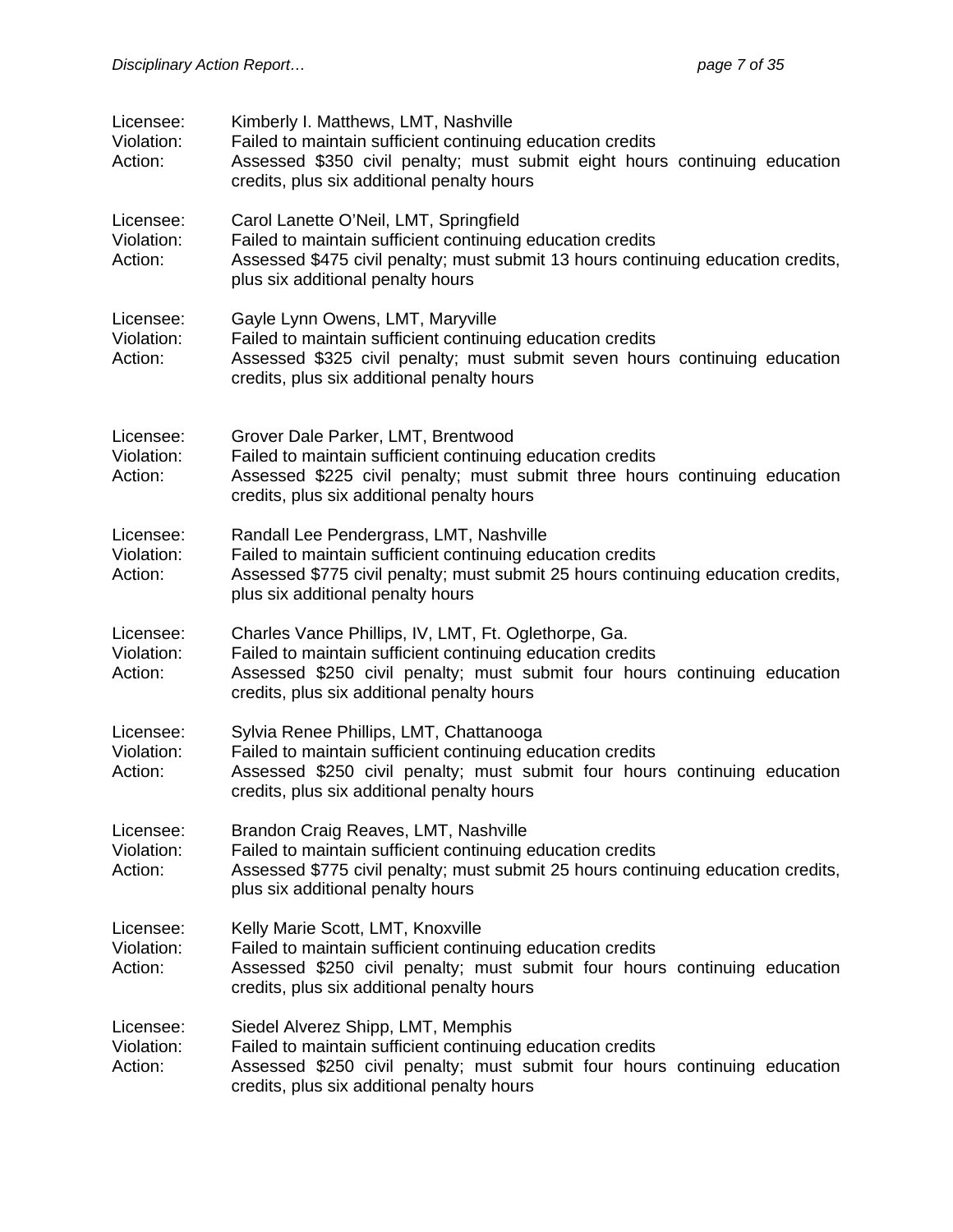| Licensee:<br>Violation:<br>Action: | Lisa Ann Shutts, LMT, Vandalia, Oh.<br>Failed to maintain sufficient continuing education credits<br>Assessed \$200 civil penalty; must submit two hours continuing education<br>credits, plus six additional penalty hours   |
|------------------------------------|-------------------------------------------------------------------------------------------------------------------------------------------------------------------------------------------------------------------------------|
| Licensee:<br>Violation:<br>Action: | Min Sun, LMT, Gallatin<br>Failed to maintain sufficient continuing education credits<br>Assessed \$625 civil penalty; must submit 19 hours continuing education credits,<br>plus six additional penalty hours                 |
| Licensee:<br>Violation:<br>Action: | Bobbi Jean Swann, LMT, Maryville<br>Failed to maintain sufficient continuing education credits<br>Assessed \$200 civil penalty; must submit two hours continuing education<br>credits, plus six additional penalty hours      |
| Licensee:<br>Violation:<br>Action: | Elizabeth Michelle Sweatt, LMT, Dunlap<br>Failed to maintain sufficient continuing education credits<br>Assessed \$175 civil penalty; must submit one hour continuing education credits,<br>plus six additional penalty hours |
| Licensee:<br>Violation:<br>Action: | Donnia Gale Thompson, LMT, Dickson<br>Failed to maintain sufficient continuing education credits<br>Assessed \$775 civil penalty; must submit 25 hours continuing education credits,<br>plus six additional penalty hours     |
| Licensee:<br>Violation:<br>Action: | Sharon Ann Tibbits, LMT, Franklin<br>Failed to maintain sufficient continuing education credits<br>Assessed \$775 civil penalty; must submit 25 hours continuing education credits,<br>plus six additional penalty hours      |
| Licensee:<br>Violation:<br>Action: | Kathleen M. Twist, LMT, Howenwald<br>Failed to maintain sufficient continuing education credits<br>Assessed \$250 civil penalty; must submit four hours continuing education<br>credits, plus six additional penalty hours    |
| Licensee:<br>Violation:<br>Action: | Morgan Renee Valdez, LMT, Spring Hill<br>Failed to maintain sufficient continuing education credits<br>Assessed \$200 civil penalty; must submit two hours continuing education<br>credits, plus six additional penalty hours |
| Licensee:<br>Violation:<br>Action: | Dorian Edwin Walker, LMT, Antioch<br>Failed to pay child support<br>License suspended                                                                                                                                         |
| Licensee:<br>Violation:<br>Action: | Eva Naomi Watler, LMT, Pegram<br>Failed to maintain sufficient continuing education credits<br>Assessed \$775 civil penalty; must submit 25 hours continuing education credits,<br>plus six additional penalty hours          |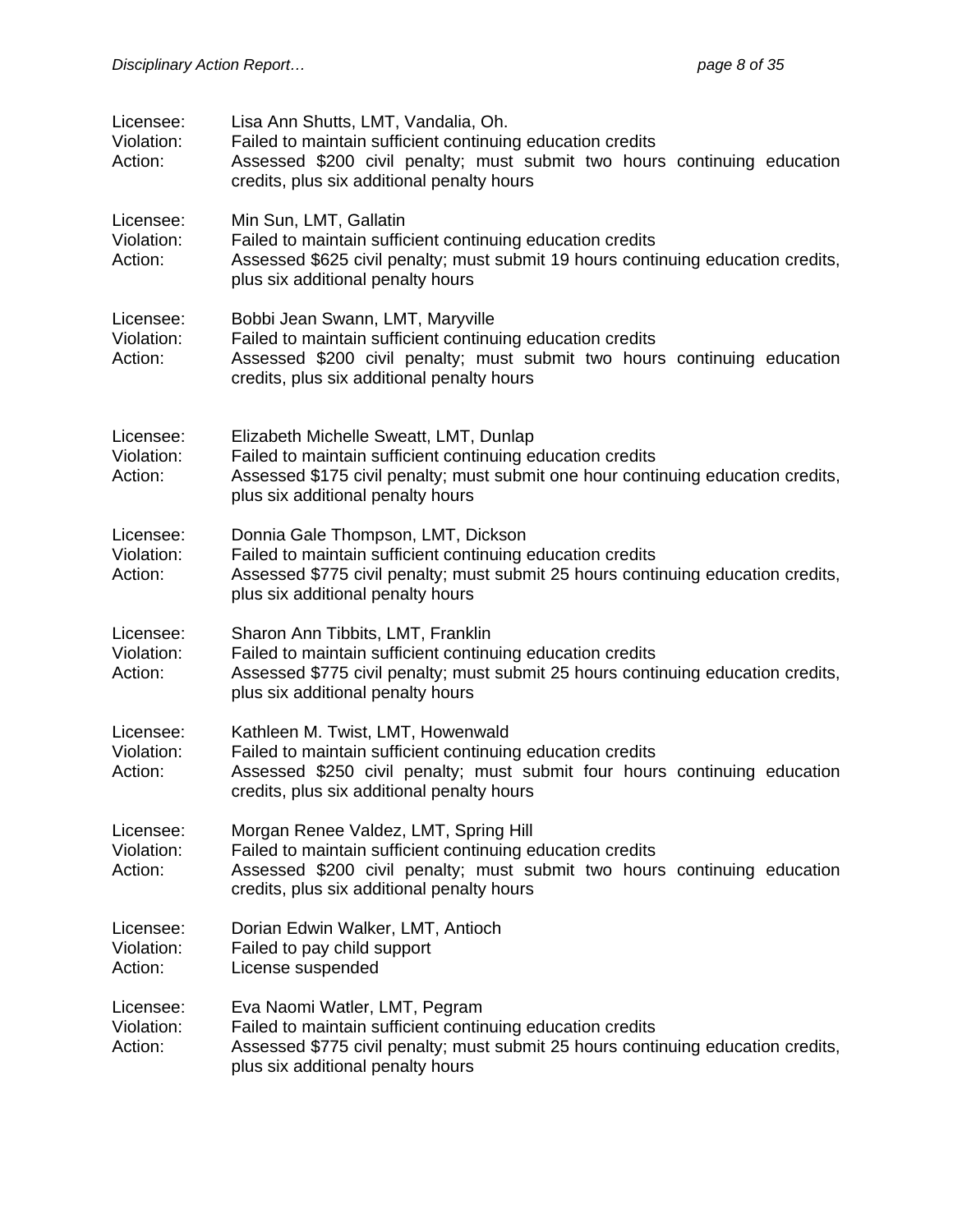| Licensee:<br>Violation:<br>Action: | Shannon Lee West, LMT, Germantown<br>Failed to maintain sufficient continuing education credits<br>Assessed \$200 civil penalty; must submit two hours continuing education<br>credits, plus six additional penalty hours                |
|------------------------------------|------------------------------------------------------------------------------------------------------------------------------------------------------------------------------------------------------------------------------------------|
| Licensee:<br>Violation:<br>Action: | Malanie Sharon Williamson, LMT, Detroit, Michigan<br>Failed to maintain sufficient continuing education credits<br>Assessed \$525 civil penalty; must submit 15 hours continuing education credits,<br>plus six additional penalty hours |
| Licensee:<br>Violation:<br>Action: | Brandy Dawn Willis, LMT, Oakdale<br>Failed to maintain sufficient continuing education credits<br>Assessed \$775 civil penalty; must submit 25 hours continuing education credits,<br>plus six additional penalty hours                  |
| Licensee:<br>Violation:<br>Action: | Patricia B. Willoughby, LMT, Nashville<br>Failed to maintain sufficient continuing education credits<br>Assessed \$225 civil penalty; must submit three hours continuing education credits,<br>plus six additional penalty hours         |
| Licensee:<br>Violation:<br>Action: | Traci Workman, LMT, Memphis<br>Failed to maintain sufficient continuing education credits<br>Assessed \$250 civil penalty; must submit four hours continuing education<br>credits, plus six additional penalty hours                     |
| Licensee:<br>Violation:<br>Action: | Jingyu Wu, LMT, Brentwood<br>Failed to maintain sufficient continuing education credits<br>Assessed \$625 civil penalty; must submit 25 hours continuing education credits,<br>plus six additional penalty hours                         |
| Licensee:<br>Violation:<br>Action: | Lian Wu, LMT, Nashville<br>Failed to maintain sufficient continuing education credits<br>Assessed \$625 civil penalty; must submit 25 hours continuing education credits,<br>plus six additional penalty hours                           |
| Licensee:<br>Violation:<br>Action: | Timothy Craig Wyatt, LMT, Walls, Miss.<br>Failed to maintain sufficient continuing education credits<br>Assessed \$675 civil penalty; must submit 21 hours continuing education credits,<br>plus six additional penalty hours            |
| Licensee:<br>Violation:<br>Action: | Bin Yang, LMT, Brentwood<br>Failed to maintain sufficient continuing education credits<br>Assessed \$250 civil penalty; must submit four hours continuing education<br>credits, plus six additional penalty hours                        |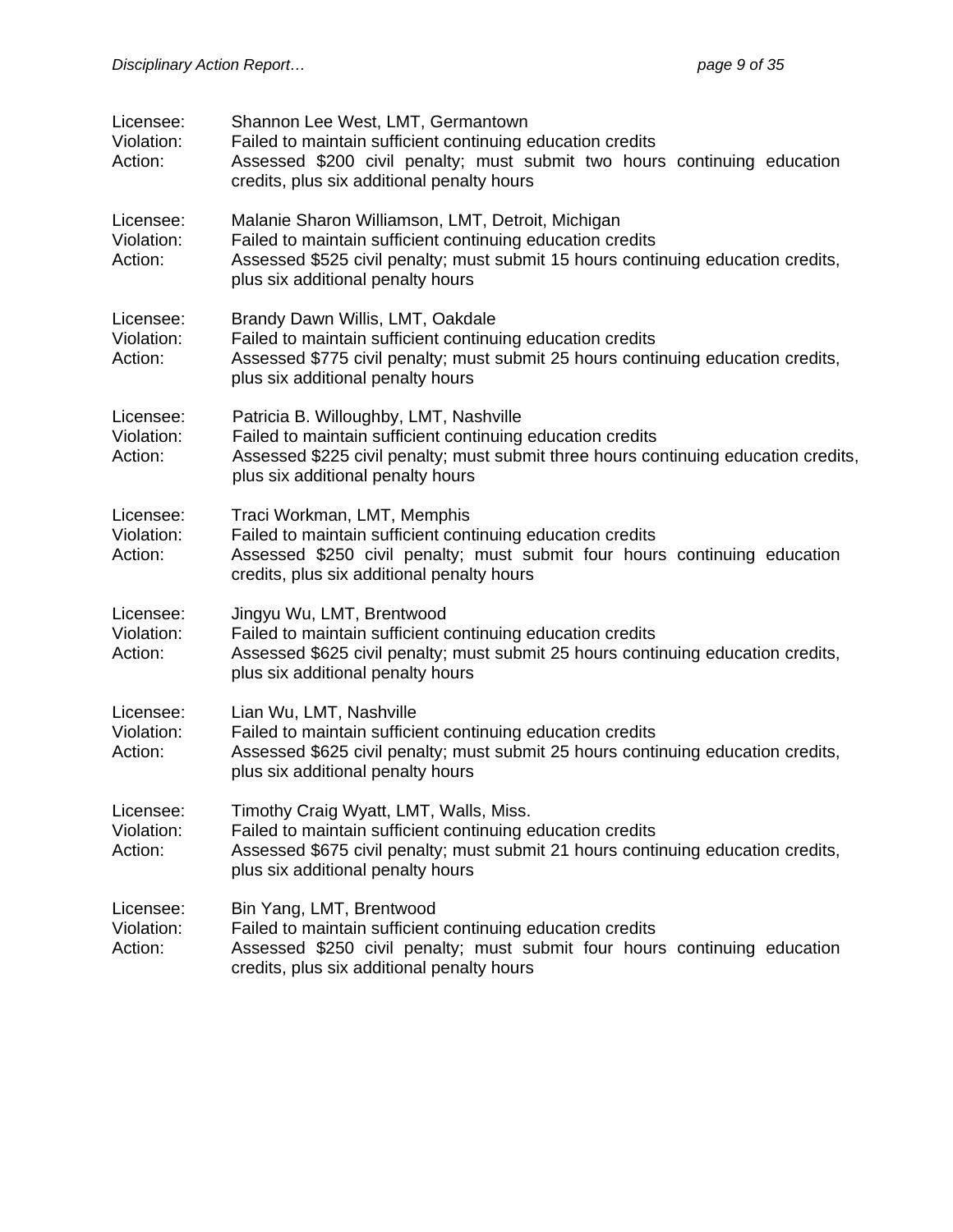#### **BOARD OF MEDICAL EXAMINERS**

Licensee: Richard Adler, MD, White Bluff

- Violation: Unprofessional, dishonorable or unethical conduct; gross health care liability or pattern of continued or repeated gross health care liability, ignorance, negligence or incompetence in the course of medical practice; dispensing, prescribing or otherwise distributing any controlled substance or other drug not in the course of professional practice, or not in good faith to relieve pain and suffering, or not to cure an ailment, physical infirmity or disease, or in amounts and/or for duration not medically necessary, advisable or justified for a diagnosed condition; failure to follow Board Rules 0880-02-.14(6)(e)(3) and .14(7) with respect to patient assessments, histories and physicals, and treatment plans involving controlled substance prescribing, and Board Rule 0880-02-.19 with respect to continuing medical education courses.
- Action: License voluntarily surrendered; prohibited from reapplying for a new license until pending criminal matters are resolved, but not less than two years; and assessed costs not to exceed \$50,000

| Licensee:  | Robert C. Allen, MD, Johnson City                                                           |
|------------|---------------------------------------------------------------------------------------------|
| Violation: | Engaging in the practice of medicine when mentally or physically unable to<br>safely do so. |
| Action:    | License voluntarily surrendered: prohibited from reapplying for a new license for           |

- Action: License voluntarily surrendered; prohibited from reapplying for a new license for at least one year; continue to undergo mental health treatment; and assessed costs not to exceed \$2,000
- Licensee: Christopher J. Andershock, MD, Cordova

Violation: Failed to maintain sufficient continuing education credits

- Action: Assessed \$1,160 civil penalty; must submit 11 hours continuing education credits
- Licensee: Julie T. Antique, MD, Jackson
- Violation: Failed to maintain sufficient continuing education credits
- Action: Assessed \$1,320 civil penalty; must submit 11 hours continuing education credits
- Licensee: Steven M. Blount, MD, Goodlettsville
- Violation: Failed to maintain sufficient continuing education credits
- Action: Assessed \$40 civil penalty; must submit 11 hours continuing education credits
- Licensee: Robert I. Bourne, Jr., MD, Camden
- Violation: Unprofessional, dishonorable or unethical conduct; dispensing, prescribing, administering or ordering dangerous drugs or controlled substance for pain without having a legitimate medical purpose to do so under Board Rules 0880- 02-.14(6)(e)(3) and .14(7)(a) with respect to patient assessments, histories and physicals, and treatment plans involving controlled substance prescribing, and Board Rule 0880-02-.15(4)(d) with respect to medical record documentation. Action: License voluntarily surrendered, effective December 31, 2013; assessed costs not to exceed \$5,000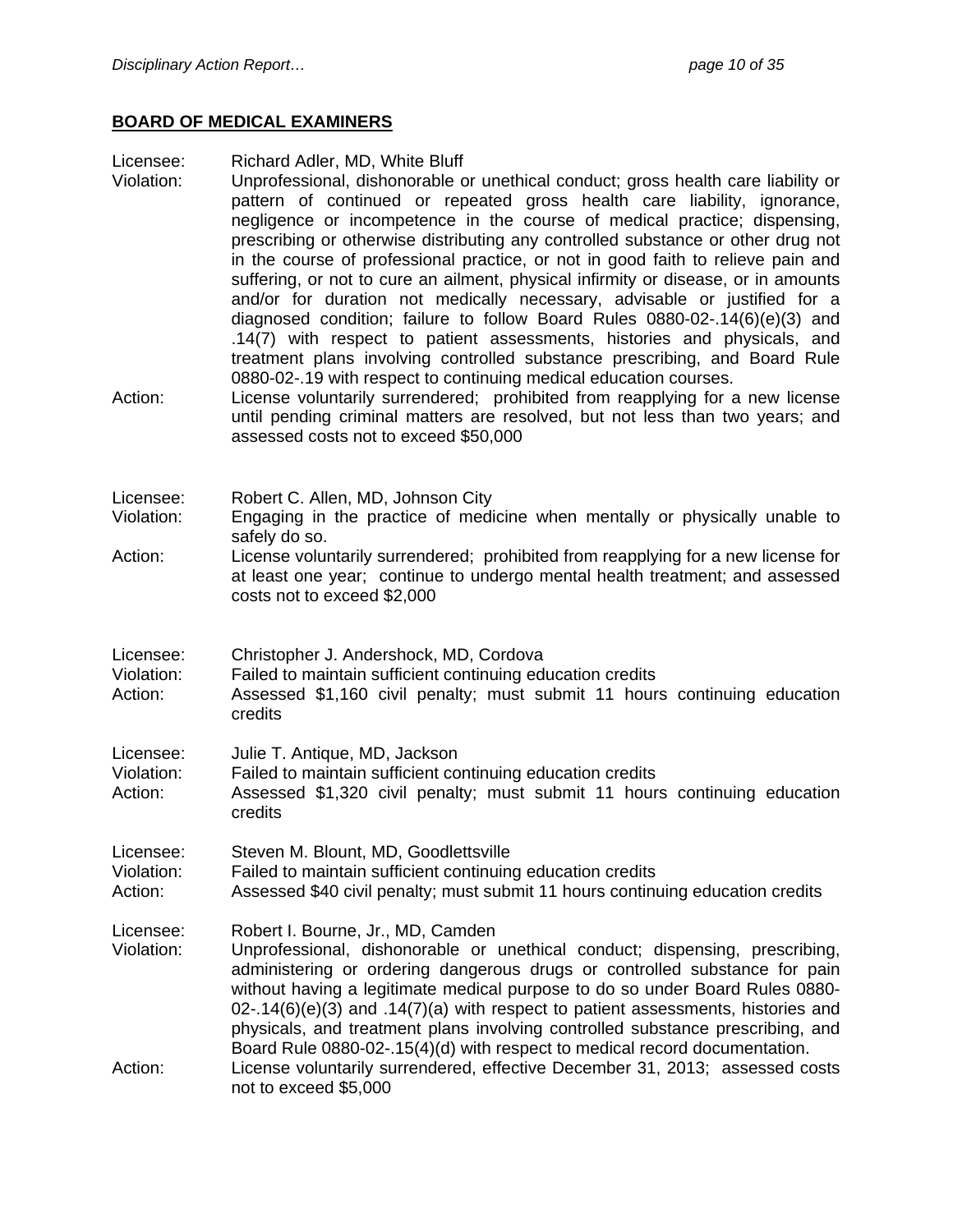| Licensee:<br>Violation:<br>Action: | Martin J. Carignan, MD, Huntersville, NC<br>Failed to maintain sufficient continuing education credits<br>Assessed \$1,600 civil penalty; must submit 11 hours continuing education<br>credits                                                                                             |
|------------------------------------|--------------------------------------------------------------------------------------------------------------------------------------------------------------------------------------------------------------------------------------------------------------------------------------------|
| Licensee:<br>Violation:<br>Action: | Jane J. Choi, MD, Brentwood<br>Failed to maintain sufficient continuing education credits<br>Assessed \$40 civil penalty; must submit 11 hours continuing education credits                                                                                                                |
| Licensee:<br>Violation:<br>Action: | Charles Melvin Corbett, MD, Memphis<br>Failed to maintain sufficient continuing education credits<br>Assessed \$400 civil penalty; must submit 20 hours continuing education credits                                                                                                       |
| Licensee:<br>Violation:<br>Action: | Alfredo Pedro de La Fe, MD, DeWitt, Mich.<br>Failed to maintain sufficient continuing education credits<br>Assessed \$1,600 civil penalty; must submit 11 hours continuing education<br>credits                                                                                            |
| Licensee:<br>Violation:<br>Action: | Bryce W. Dixon, MD, Nashville<br>Failed to maintain sufficient continuing education credits<br>Assessed \$240 civil penalty; must submit 16 hours continuing education credits                                                                                                             |
| Licensee:<br>Violation:<br>Action: | Aileen S. Garcia-Gayoso, MD, Memphis<br>Failed to maintain sufficient continuing education credits<br>Assessed \$1,600 civil penalty; must submit 11 hours continuing education<br>credits                                                                                                 |
| Licensee:<br>Violation:<br>Action: | Charles E. Goodman, Jr, MD, Murfreesboro<br>Failed to maintain sufficient continuing education credits<br>Assessed \$120 civil penalty; must submit 13 hours continuing education credits                                                                                                  |
| Licensee:<br>Violation:<br>Action: | Wayland J. Hayes, MD, Collierville.<br>Failed to maintain sufficient continuing education credits<br>Assessed \$1,600 civil penalty; must submit 50 hours continuing education<br>credits                                                                                                  |
| Licensee:<br>Violation:            | Shahid Iqbal, MD, Chattanooga<br>Performing office-based surgery in violation board rule 0880-02-.21 applicable<br>to Standards for Level II and IIA Office Based Surgery.                                                                                                                 |
| Action:                            | License placed on probation for two years; must submit proof of full compliance<br>with board rule 0880-02-.21 regarding the requirements and standards for Level<br>Il office based surgery and cease all surgical procedures until proof is<br>submitted; assessed \$1,000 civil penalty |
| Licensee:<br>Violation:<br>Action: | Robert Quinn Ingraham, MD, .Rapid City, SD<br>Failed to maintain sufficient continuing education credits<br>Assessed \$40 civil penalty; must submit 11 hours continuing education credits                                                                                                 |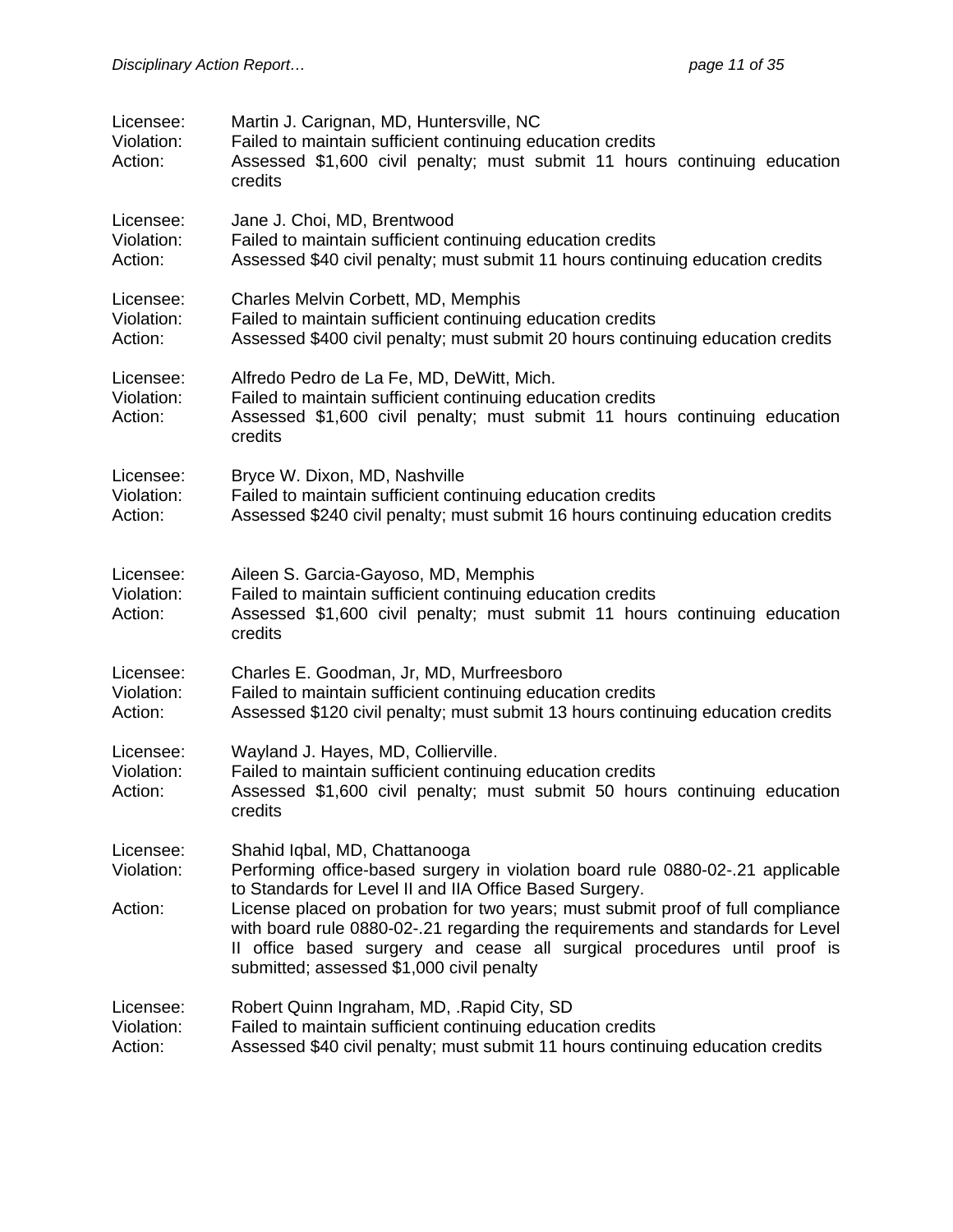| Licensee:<br>Violation:<br>Action: | Harry R. Jacobson, MD, Nashville<br>Failed to maintain sufficient continuing education credits<br>Assessed \$1,600 civil penalty; must submit 11 hours continuing education<br>credits                       |
|------------------------------------|--------------------------------------------------------------------------------------------------------------------------------------------------------------------------------------------------------------|
| Licensee:<br>Violation:<br>Action: | Patricia A. Mohr, MD, Knoxville<br>Failed to maintain sufficient continuing education credits<br>Assessed \$990 civil penalty; must submit 34.75 hours continuing education<br>credits                       |
| Licensee:<br>Violation:<br>Action: | Allen A. Ries, MD, Falls Church, Va.<br>Failed to maintain sufficient continuing education credits<br>Assessed \$1,320 civil penalty; must submit 11 hours continuing education<br>credits                   |
| Licensee:<br>Violation:<br>Action: | John David Rosdeutscher, MD, Hermitage<br>Unprofessional conduct.<br>License reprimanded; assessed costs not to exceed \$1,000                                                                               |
| Licensee:<br>Violation:<br>Action: | Clarence R. Sanders, MD, Gallatin<br>Violation of board order<br>License voluntarily surrendered                                                                                                             |
| Licensee:<br>Violation:<br>Action: | Nazek R. Shabayek, MD, Brentwood<br>Failed to maintain sufficient continuing education credits<br>Assessed \$440 civil penalty; must submit 11 hours continuing education credits                            |
| Licensee:<br>Violation:            | Michael H. Smith, MD, Chattanooga<br>Unprofessional, dishonorable or unethical conduct, to wit:<br>violation of the<br>Principles of Medical Ethics 8.14 - Sexual Misconduct in the Practice of<br>Medicine. |
| Action:                            | License placed on probation for not less than five years; must complete medical<br>course, "Maintaining Proper Boundaries"; assessed \$1,500 civil penalty, plus<br>costs not to exceed \$1,000              |
| Licensee:<br>Violation:<br>Action: | Moses Andre Swauncy, MD, La Vergne<br>Unprofessional conduct.<br>License reprimanded; assessed costs not to exceed \$1,000                                                                                   |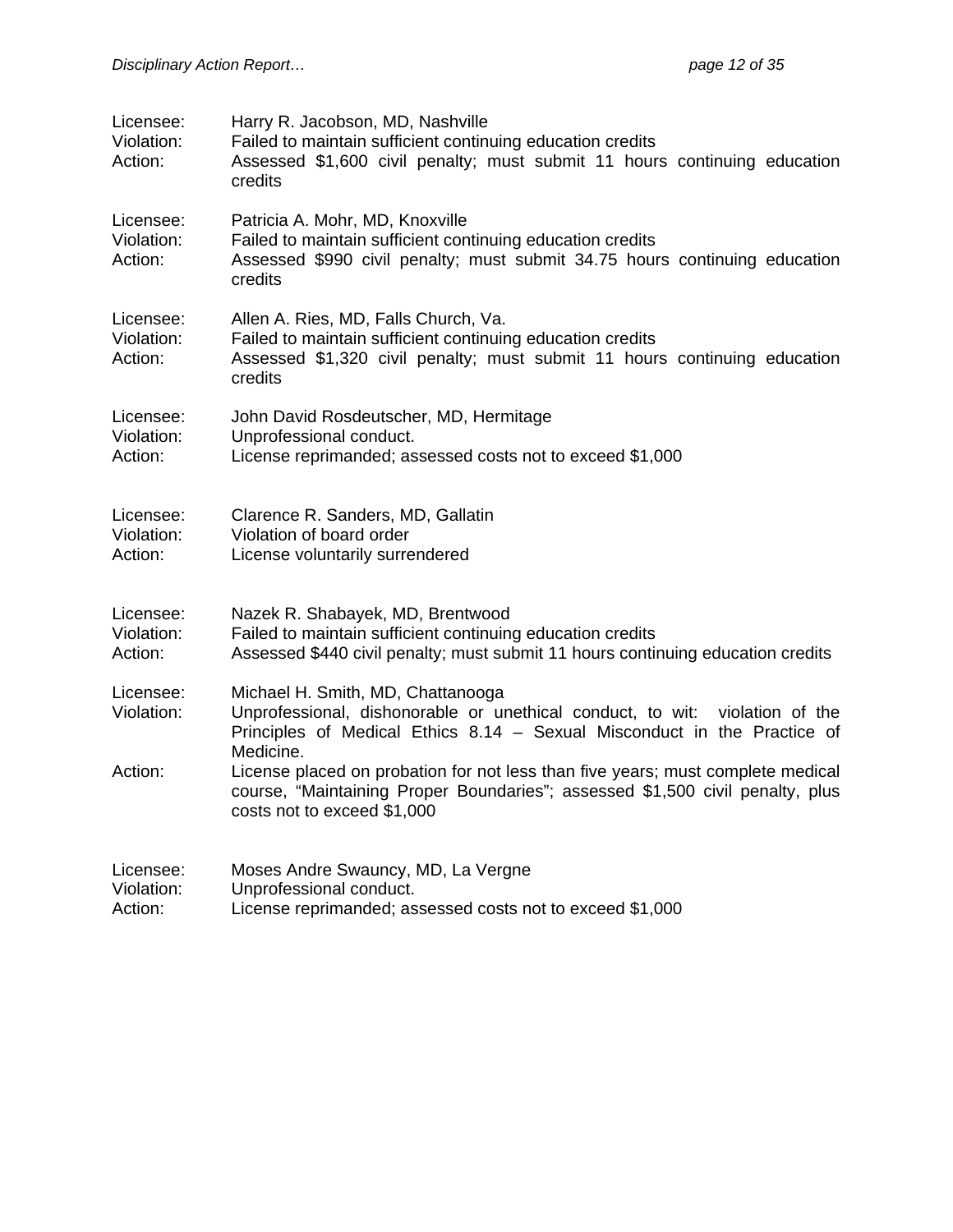#### **BOARD OF NURSING**

Licensee: Kimberly Byers Adams, RN, Macon, Ga.

Violation: Unprofessional conduct, to wit: unauthorized use or removal of narcotics, drugs, supplies, or equipment from any health care facility, school, institution or other work place location; and revocation, suspension, probation or other discipline of a license to practice nursing by another state or territory of the United States for any act or omission which would constitute grounds for the revocation, suspension, probation or other discipline of a license in this state. Action: License voluntarily surrendered; assessed costs not to exceed \$250

#### Licensee: Joseph L. Adkins, LPN, Centerville

- Violation: Unfit or incompetent by reason of negligence, habits or other cause; unprofessional conduct, to wit: failure to maintain a record for each patient which accurately reflects the nursing problems and interventions for the patient and/or failure to maintain a record for each patient which accurately reflects the name and title of the nurse providing care; and making false or materially incorrect, inconsistent or unintelligible entries in any patient records or in the records of any health care facility, school, institution or other work place location pertaining to the obtaining, possessing or administration of any controlled substance as defined in the Federal Controlled Substances Act.
- Action: License revoked with revocation stayed, placed on suspension; assessed \$500 civil penalty, plus costs not to exceed \$350

Licensee: Hollie J. Ammons, LPN, Halls

- Violation: Unfit or incompetent by reason of negligence, habits or other cause; unprofessional conduct, to wit: failure to maintain a record for each patient which accurately reflects the nursing problems and interventions for the patient and/or failure to maintain a record for each patient which accurately reflects the name and title of the nurse providing care; and engaging in acts of dishonesty which relate to the practice of nursing.
- Action: License revoked with revocation stayed, placed on suspension

Licensee: Amy Aslinger, LPN, Briceville

- Violation: Guilty of a crime; addicted to alcohol or drugs to the degree of interfering with nursing duties; and unfit or incompetent by reason of negligence, habits or other cause, to wit: being under the influence of alcoholic beverages, or under the influence of drugs which impair judgment while on duty in any health care facility, school, institution or other work place location.
- Action: License revoked with revocation stayed, placed on suspension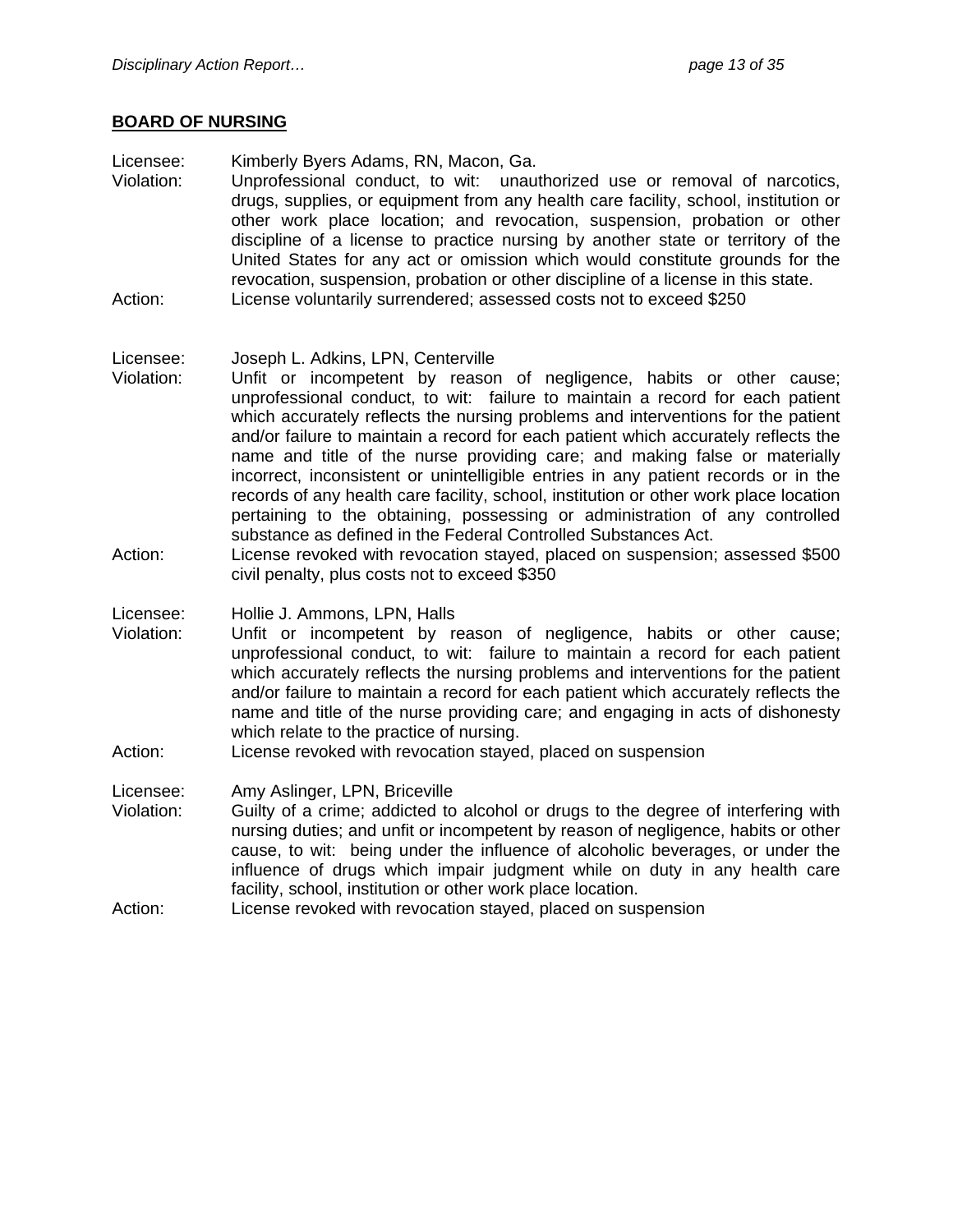- Licensee: Robert H. Banks, RN/APN, Talbott
- Violation: Guilty of a crime; unfit or incompetent by reason of negligence, habits or other cause; addicted to alcohol or drugs to the degree of interfering with nursing duties; unprofessional conduct, to wit: making false or materially incorrect, inconsistent or unintelligible entries in any patient records or in the records of any health care facility, school, institution or other work place location pertaining to the obtaining, possessing or administration of any controlled substance as defined in the Federal Controlled Substances Act; unauthorized use or removal of narcotics, drugs, supplies, or equipment from any health care facility, school, institution or other work place location; being under the influence of alcoholic beverages, or under the influence of drugs which impair judgment while on duty in any health care facility, school, institution or other work place location; practicing professional nursing in a manner inconsistent with T.C.A. §63-7-103; engaging in acts of dishonesty which relate to the practice of nursing; and violated or attempted to violate, directly or indirectly, or assisted in or abetted the violation of or conspired to violate any provision of this chapter or any lawful order of the board issued pursuant thereto.
- Action: License and advanced practice nursing certification surrendered

Licensee: Katrina F. Blake, LPN, McMinnville

- Violation: Guilty of a crime; unfit or incompetent by reason of negligence, habits or other cause; addicted to alcohol or drugs to the degree of interfering with nursing duties; unprofessional conduct, to wit: unauthorized use or removal of narcotics, drugs, supplies, or equipment from any health care facility, school, institution or other work place location; the use of any intoxicating beverage or the illegal use of any narcotic or dangerous drug while on duty in any health care facility, school, institution, or other work place location; being under the influence of alcoholic beverages, or under the influence of drugs which impair judgment while on duty in any health care facility, school, institution or other work place location.
- Action: License revoked with revocation stayed, placed on suspension

Licensee: Cathy Brotherton, RN, Ringgold, Ga.

- Violation: Unfit or incompetent by reason of negligence, habits or other cause; is addicted to alcohol or drugs to the degree of interfering with nursing duties; has violated or attempted to violate, directly or indirectly, or assisted in or abetted the violation of or conspired to violate any provision of this chapter or any lawful order of the board issued pursuant thereto.
- Action: License revoked; must meet certain terms and conditions before any reinstatement will be considered; assessed \$500 civil penalty, plus costs not to exceed \$3,000

Licensee: Jason S. Brown, RN, Sevierville

Violation: Unfit or incompetent by reason of negligence, habits or other cause; unprofessional conduct, to wit: being under the influence of alcoholic beverages, or under the influence of drugs which impair judgment while on duty in any health care facility, school, institution or other work place location. Action: License revoked with revocation stayed, placed on suspension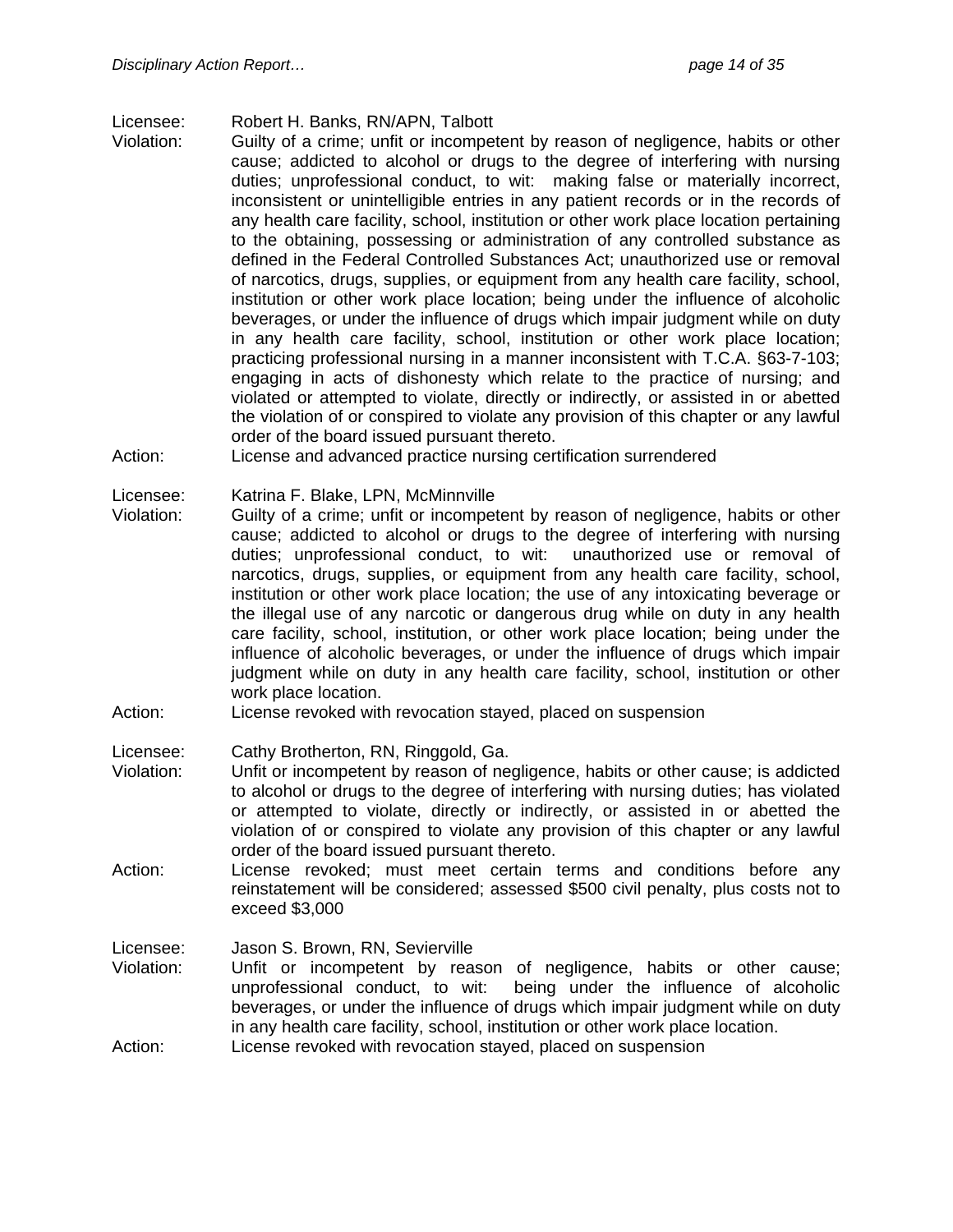Licensee: Betty J. Bull, RN, Etowah

- Violation: Unfit or incompetent by reason of negligence, habits or other cause; unprofessional conduct, to wit: failure to maintain a record for each patient which accurately reflects the nursing problems and interventions for the patient and/or failure to maintain a record for each patient which accurately reflects the name and title of the nurse providing care; and practicing professional nursing in a manner inconsistent with T.C.A. §63-7-103.
- Action: License voluntarily surrendered

- Licensee: Becky Lynn Marie Carter, LPN, New Johnsonville Violation: Unprofessional conduct, to wit: making false or materially incorrect, inconsistent or unintelligible entries in any patient records or in the records of any health care facility, school, institution or other work place location pertaining to the obtaining, possessing or administration of any controlled substance as defined in the Federal Controlled Substances Act.
- Action: License placed on probation for one year; must obtain 20 hours of additional continuing education during the period of probation
- Licensee: Stephanie G. Compton, LPN, Church Hill
- Violation: Addicted to alcohol or drugs to the degree of interfering with nursing duties.
- Action: License revoked with revocation stayed, placed on suspension
- Licensee: Mary F. Cook, RN, Murfreesboro
- Violation: Unfit or incompetent by reason of negligence, habits or other cause; unprofessional conduct, to wit: failure to maintain a record for each patient which accurately reflects the nursing problems and interventions for the patient and/or failure to maintain a record for each patient which accurately reflects the name and title of the nurse providing care; making false or materially incorrect, inconsistent or unintelligible entries in any patient records or in the records of any health care facility, school, institution or other work place location pertaining to the obtaining, possessing or administration of any controlled substance as defined in the Federal Controlled Substances Act; impersonating another licensed practitioner; over-prescribing, or prescribing in a manner inconsistent with Rules 1000-04-.08 and 1000-04-.09; practicing professional nursing in a manner inconsistent with T.C.A. §63-7-103; performing nursing techniques or procedures without proper education and practice; engaging in acts of dishonesty which relate to the practice of nursing; and violated or attempted to violate, directly or indirectly, or assisted in or abetted the violation of or conspired to violate any provision of this chapter or any lawful order of the board issued pursuant thereto.
- Action: License suspended for one year to be followed by probation for a period of 36 months with terms; must obtain 20 hours of continue education during each year of the period of probation; and assessed \$3,000 civil penalty, plus costs not to exceed \$1,000

Licensee: Doris J. Cannon, RN, Dandridge

Violation: Violation of board order.

Action: License revoked; assessed costs not to exceed \$3,000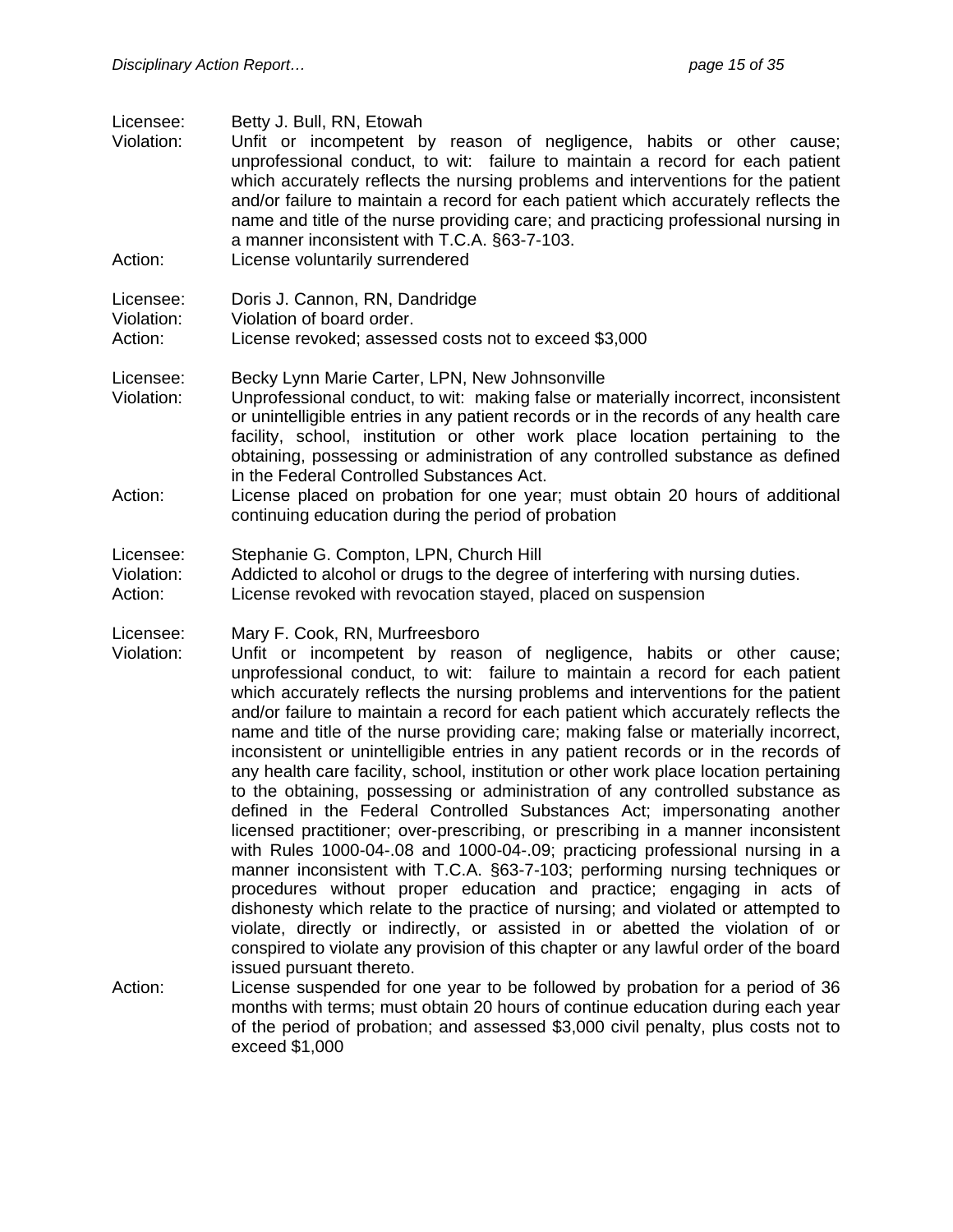#### Licensee: Christine M. Cox, RN, Cordova

- Violation: Addicted to alcohol or drugs to the degree of interfering with nursing duties; unprofessional conduct, unfit or incompetent by reason of negligence, habits or other cause, to wit: unauthorized use or removal of narcotics, drugs, supplies, or equipment from any health care facility, school, institution or other work place location; use of any intoxicating beverage or the illegal use of any narcotic or dangerous drug while on duty in any health care facility, school, institution or other work place location; and being under the influence of alcoholic beverages, or under the influence of drugs which impair judgment while on duty in any health care facility, school, institution or other work place location.
- Action: License revoked; assessed \$1,000 civil penalty, plus costs not to exceed \$2,000
- Licensee: Sara Deel, RN, Knoxville
- Violation: Failed to pay student loan.
- Action: License suspended

Licensee: Elizabeth E. Deerey, RN, Bartlett

- Violation: Addicted to alcohol or drugs to the degree of interfering with nursing duties; unprofessional conduct; unfit or incompetent by reason of negligence, habits or other cause, to wit: use of any intoxicating beverage or the illegal use of any narcotic or dangerous drug while on duty in any health care facility, school, institution or other work place location; and being under the influence of alcoholic beverages, or under the influence of drugs which impair judgment while on duty in any health care facility, school, institution or other work place location.
- Action: License revoked with revocation stayed, placed on suspension; assessed costs not to exceed \$250

Licensee: Robin R. Deering, RN, Nashville

Violation: Guilty of a crime; and unprofessional conduct, to wit: the use of any intoxicating beverage or the illegal use of any narcotic or dangerous drug while on duty in any health care facility, school, institution, or other work place location; and being under the influence of alcoholic beverages, or under the influence of drugs which impair judgment while on duty in any health care facility, school, institution or other work place location.

Action: License voluntarily surrendered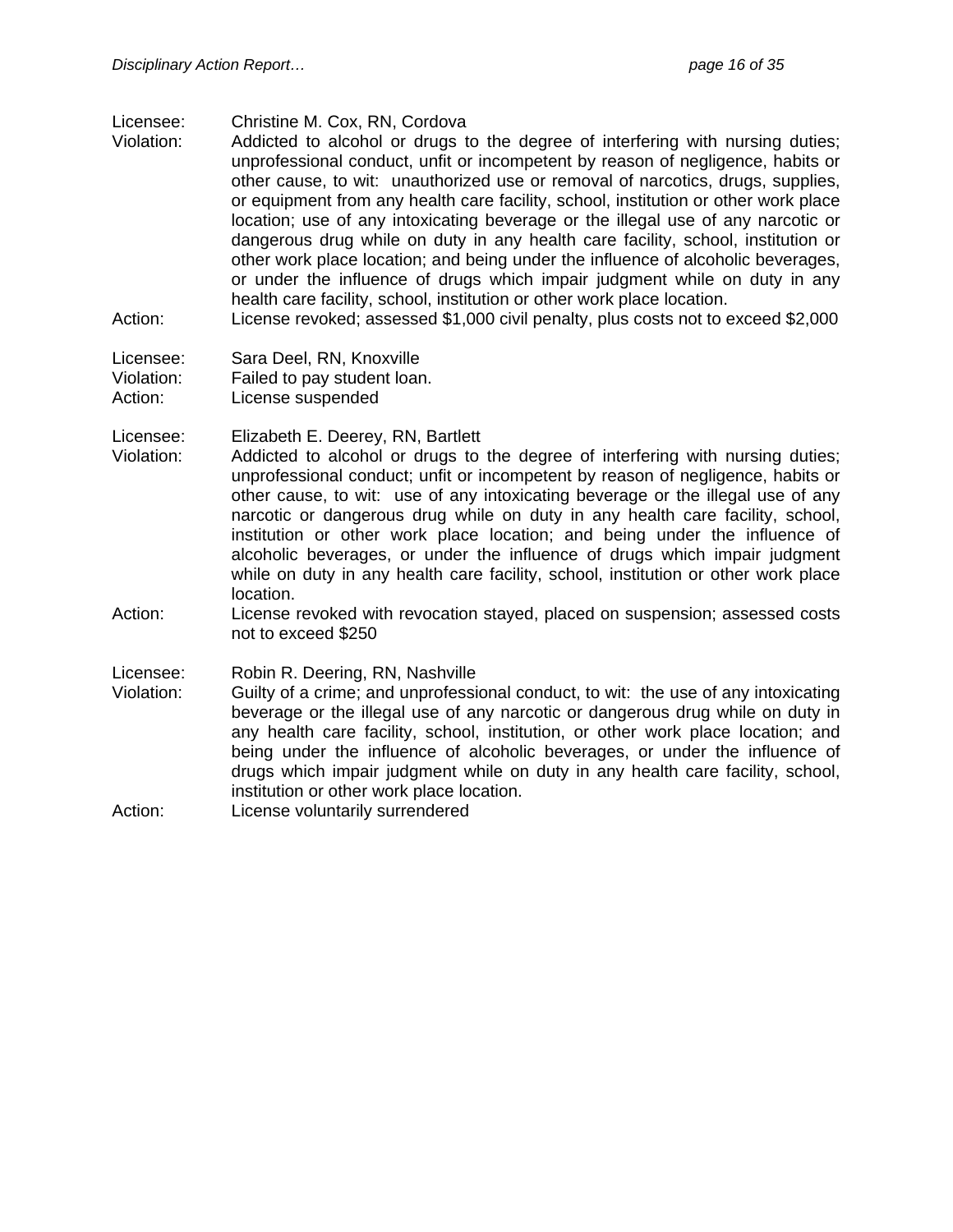#### Licensee: Kyla M. Dunn, LPN, White Bluff

- Violation: Addicted to alcohol or drugs to the degree of interfering with nursing duties; has violated or attempted to violate, directly or indirectly, or assisted in or abetted the violation of, or conspired to violate, any provision of this chapter or any lawful order of the board issued pursuant thereto; unprofessional conduct, unfit or incompetent by reason of negligence, habits or other cause, to wit: failure to maintain a record for each patient which accurately reflects the nursing problems and interventions for the patient and/or failure to maintain a record for each patient which accurately reflects the name and title of the nurse providing care; abandoning or neglecting a patient requiring nursing care; making false or materially incorrect, inconsistent or unintelligible entries in any patient records or in the records of any health care facility, school, institution or other work place location pertaining to the obtaining, possessing or administration of any controlled substance as defined in the Federal Controlled Substances Act; exercising undue influence on the patient including the promotion of sale of services, goods, appliances, or drugs in such a manner as to exploit the patient for financial gain of the nurse or of a third party; and engaging in acts of dishonesty which relate to the practice of nursing.
- Action: License revoked

#### Licensee: Pearl D. Dwyer, RN, Knoxville

- Violation: Unfit or incompetent by reason of negligence, habits or other cause; addicted to alcohol or drugs to the degree of interfering with nursing duties; unprofessional conduct, to wit: making false or materially incorrect, inconsistent or unintelligible entries in any patient records or in the records of any health care facility, school, institution or other work place location pertaining to the obtaining, possessing or administration of any controlled substance as defined in the Federal Controlled Substances Act; unauthorized use or removal of narcotics, drugs, supplies, or equipment from any health care facility, school, institution or other work place location; and being under the influence of alcoholic beverages, or under the influence of drugs which impair judgment while on duty in any health care facility, school, institution or other work place location.
- Action: License revoked with revocation stayed, placed on suspension
- Licensee: Robin Eakes, LPN, Columbia
- Violation: Failed to pay student loan.
- Action: License suspended
- Licensee: Bradley Emerson, RN, Franklin Violation: Failed to pay student loan. Action: License suspended

Licensee: Sandra Everett, RN, Chattanooga Violation: Failed to pay student loan. Action: License suspended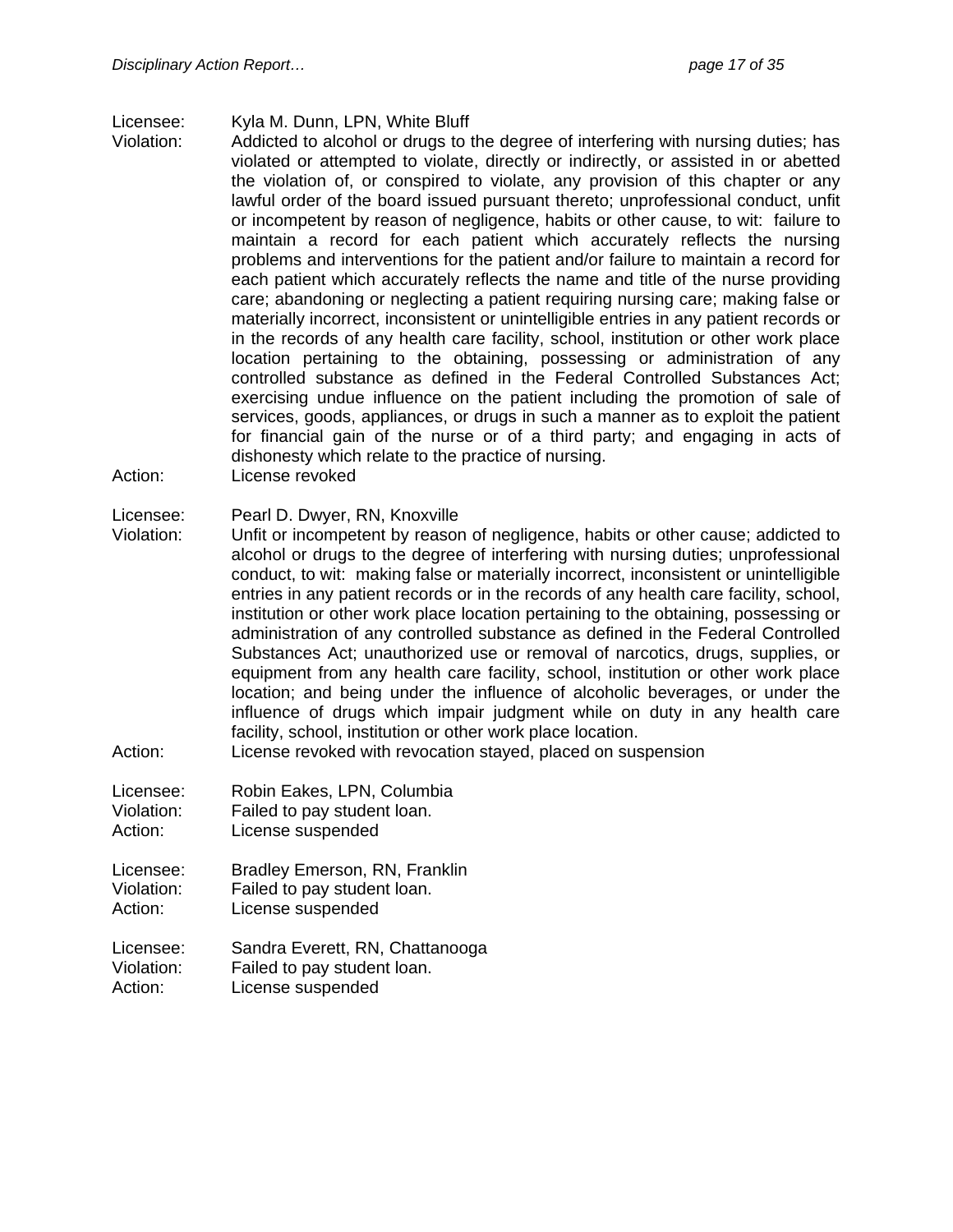| Licensee:<br>Violation:<br>Action: | Mary Anna Farley, RN, Cookeville<br>Unfit or incompetent by reason of negligence, habits or other cause;<br>unprofessional conduct, to wit: being under the influence of alcoholic beverages,<br>or under the influence of drugs which impair judgment while on duty in any<br>health care facility, school, institution or other work place location.<br>License voluntarily surrendered; assessed costs not to exceed \$250                                                                                                                                                                                                                                                                                                                                                                                                                                                                                                                                                                                                                                                                                                |
|------------------------------------|------------------------------------------------------------------------------------------------------------------------------------------------------------------------------------------------------------------------------------------------------------------------------------------------------------------------------------------------------------------------------------------------------------------------------------------------------------------------------------------------------------------------------------------------------------------------------------------------------------------------------------------------------------------------------------------------------------------------------------------------------------------------------------------------------------------------------------------------------------------------------------------------------------------------------------------------------------------------------------------------------------------------------------------------------------------------------------------------------------------------------|
| Licensee:<br>Violation:<br>Action: | Tracy D. Flanary, LPN, Elizabethton<br><b>Violation of Board Order</b><br>License revoked, assessed \$500 civil penalty, plus costs not to exceed \$3,000                                                                                                                                                                                                                                                                                                                                                                                                                                                                                                                                                                                                                                                                                                                                                                                                                                                                                                                                                                    |
| Licensee:<br>Violation:<br>Action: | Thomora Gayden, RN, Memphis<br>Failed to pay student loan.<br>License suspended                                                                                                                                                                                                                                                                                                                                                                                                                                                                                                                                                                                                                                                                                                                                                                                                                                                                                                                                                                                                                                              |
| Licensee:<br>Violation:<br>Action: | Michael L. Gilmore, RN/APN, Rockwood<br>Unprofessional conduct and engaging in acts of dishonesty which relate to the<br>practice of nursing.<br>License and advanced practice certifications voluntarily surrendered; assessed                                                                                                                                                                                                                                                                                                                                                                                                                                                                                                                                                                                                                                                                                                                                                                                                                                                                                              |
| Licensee:<br>Violation:<br>Action: | costs not to exceed \$200<br>Jason E. Goode, RN, Memphis<br>Addicted to alcohol or drugs to the degree of interfering with nursing duties;<br>unprofessional conduct, to wit: failure to maintain a record for each patient which<br>accurately reflects the nursing problems and interventions for the patient and/or<br>failure to maintain a record for each patient which accurately reflects the name and<br>title of the nurse providing care; making false or materially incorrect, inconsistent<br>or unintelligible entries in any patient records or in the records of any health care<br>facility, school, institution or other work place location pertaining to the obtaining,<br>possessing or administration of any controlled substance as defined in the Federal<br>Controlled Substances Act; and unauthorized use or removal of narcotics, drugs,<br>supplies, or equipment from any health care facility, school, institution or other<br>work place location<br>License revoked, revocation stayed; license placed on probation to run concurrent<br>with TNPAP contract, but not less than three years |
| Licensee:<br>Violation:            | Elizabeth G. Graves, RN, Nashville<br>Unfit or incompetent by reason of negligence, habits or other cause; addicted to<br>alcohol or drugs to the degree of interfering with nursing duties; unprofessional<br>conduct, to wit: unauthorized use or removal of narcotics, drugs, supplies, or<br>equipment from any health care facility, school, institution or other work place<br>location; and engaging in acts of dishonesty which relate to the practice of<br>nursing.                                                                                                                                                                                                                                                                                                                                                                                                                                                                                                                                                                                                                                                |
| Action:                            | License revoked with revocation stayed; placed on probation to run concurrent<br>with TNPAP contract, but not less than three years                                                                                                                                                                                                                                                                                                                                                                                                                                                                                                                                                                                                                                                                                                                                                                                                                                                                                                                                                                                          |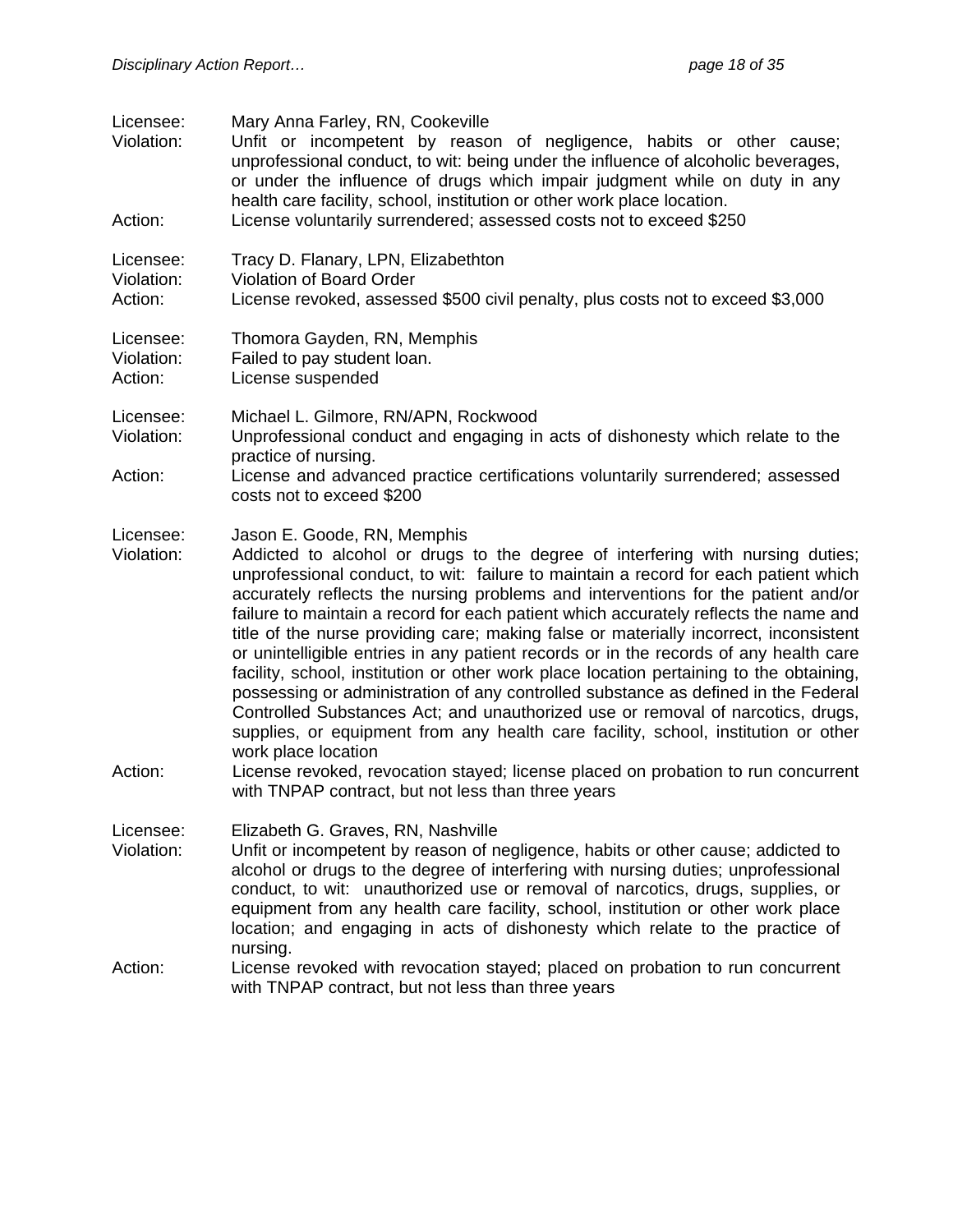Licensee: Jo Lynne Green, RN, Cordova

- Violation: Unfit or incompetent by reason of negligence, habits or other cause; unprofessional conduct, to wit: intentionally or negligently causing physical or emotional injury to a patient; abandoning or neglecting a patient requiring nursing care; assigning unqualified persons to perform functions of licensed persons or delegating nursing care functions and tasks and/or responsibilities to others contrary to the nurse practice act or rules and regulations to the detriment of patient safety; failing to supervise persons to whom nursing functions are delegated or assigned; and practicing professional nursing in a manner inconsistent with T.C.A. §63-7-103.
- Action: License revoked with revocation stayed; placed on probation to run concurrent with TNPAP contract, but not less than three years

Licensee: Vicki Green, RN, Whitwell Violation: Failed to pay student loan.

Action: License suspended

Licensee: Alisha Louise Halbert, RN, Seymour

- Violation: Unprofessional conduct, to wit: failure to maintain a record for each patient which accurately reflects the nursing problems and interventions for the patient and/or failure to maintain a record for each patient which accurately reflects the name and title of the nurse providing care.
- Action: License reprimanded; must complete at least ten additional hours of continuing education concerning medication administration and documentation within one year from date of order; assessed costs not to exceed \$500

Licensee: Tammy Kaye Hamm, LPN, Waverly

Violation: Violation of Board Order

Action: License revoked; assessed \$500 civil penalty, plus costs not to exceed \$2,000

Licensee: Samantha L. Haney, LPN, Crossville

Violation: Addicted to alcohol or drugs to the degree of interfering with nursing duties; unprofessional conduct, to wit: failure to maintain a record for each patient which accurately reflects the nursing problems and interventions for the patient and/or failure to maintain a record for each patient which accurately reflects the name and title of the nurse providing care; making false or materially incorrect, inconsistent or unintelligible entries in any patient records or in the records of any health care facility, school, institution or other work place location pertaining to the obtaining, possessing or administration of any controlled substance as defined in the Federal Controlled Substances Act; unauthorized use or removal of narcotics, drugs, supplies, or equipment from any health care facility, school, institution or other work place location; impersonating another licensed practitioner; and engaging in acts of dishonesty which relate to the practice of nursing.

Action: License revoked with revocation stayed, placed on suspension with terms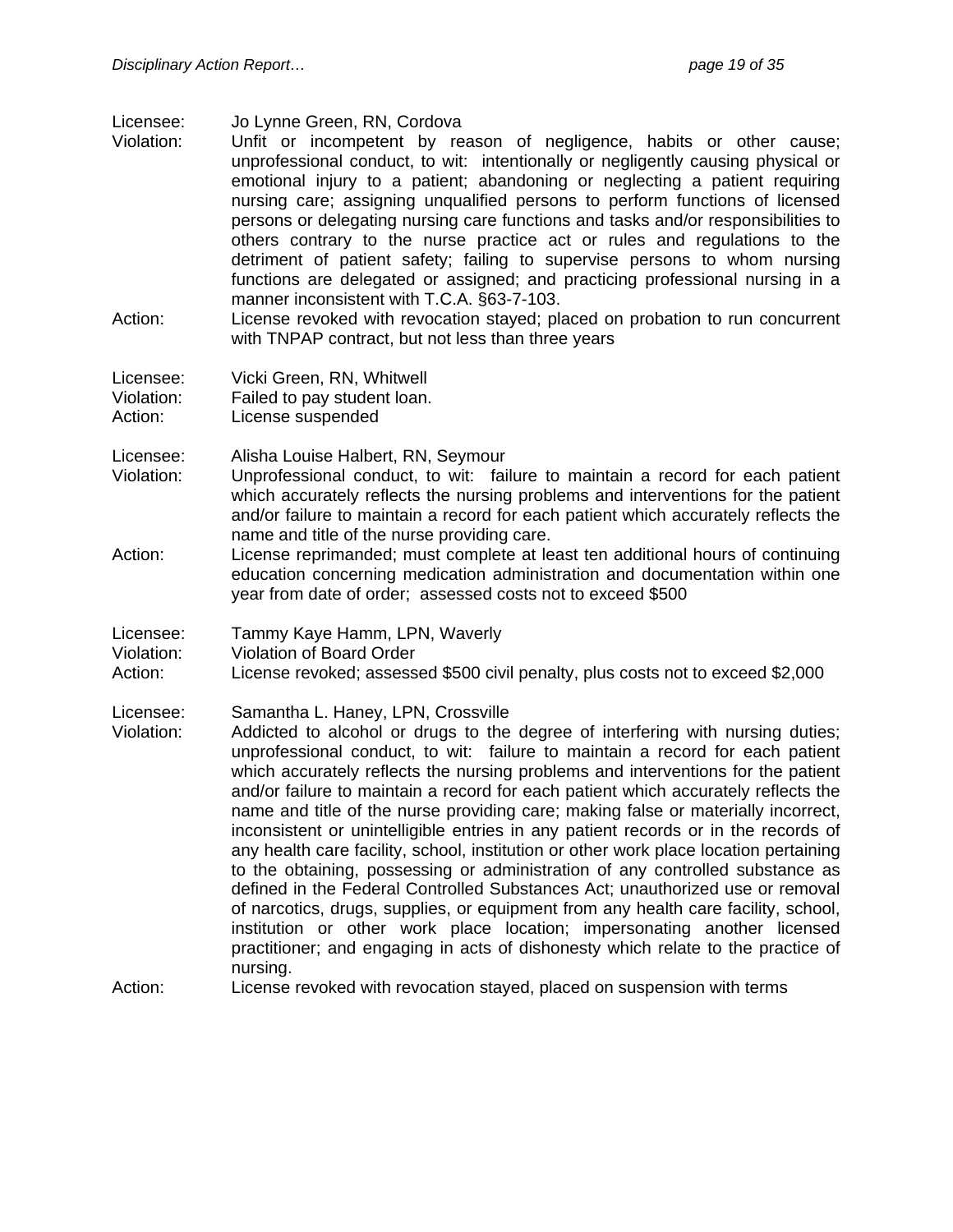Licensee: Karen D. Harrison, RN, Greeneville

- Violation: Addicted to alcohol or drugs to the degree of interfering with nursing duties; unprofessional conduct; and unfit or incompetent by reason of negligence, habits or other cause.
- Action: License revoked with revocation stayed, placed on suspension

Licensee: Sherry A. Heide, RN, Knoxville

- Violation: Addicted to alcohol or drugs to the degree of interfering with nursing duties; unprofessional conduct, to wit: unauthorized use or removal of narcotics, drugs, supplies, or equipment from any health care facility, school, institution or other work place location; impersonating another licensed practitioner; and engaging in acts of dishonesty which relate to the practice of nursing.
- Action: License revoked with revocation stayed; placed on suspension with terms, plus costs not to exceed \$200

#### Licensee: Stacey L. Henegar, RN, Cedar Hill

- Violation: Unprofessional conduct, unfit or incompetent by reason of negligence, habits or other cause, to wit: failure to maintain a record for each patient which accurately reflects the nursing problems and interventions for the patient and/or failure to maintain a record for each patient which accurately reflects the name and title of the nurse providing care; making false or materially incorrect, inconsistent or unintelligible entries in any patient records or in the records of any health care facility, school, institution or other work place location pertaining to the obtaining, possessing or administration of any controlled substance as defined in the Federal Controlled Substances Act; unauthorized use or removal of narcotics, drugs, supplies, or equipment from any health care facility, school, institution or other work place location; use of any intoxicating beverage or the illegal use of any narcotic or dangerous drug while on duty in any health care facility, school, institution or other work place location; and being under the influence of alcoholic beverages, or under the influence of drugs which impair judgment while on duty in any health care facility, school, institution or other work place location.
- Action: License voluntarily surrendered

Licensee: Casey D. Higgins, RN, Murfreesboro

- Violation: Unprofessional conduct, to wit: failure to maintain a record for each patient which accurately reflects the nursing problems and interventions for the patient and/or failure to maintain a record for each patient which accurately reflects the name and title of the nurse providing care; and making false or materially incorrect, inconsistent or unintelligible entries in any patient records or in the records of any health care facility, school, institution or other work place location pertaining to the obtaining, possessing or administration of any controlled substance as defined in the Federal Controlled Substances Act; and engaging in acts of dishonesty which relate to the practice of nursing.
- Action: Licenses placed on probation for minimum of one year; must complete 20 hours of continuing education in addition to biennial requirements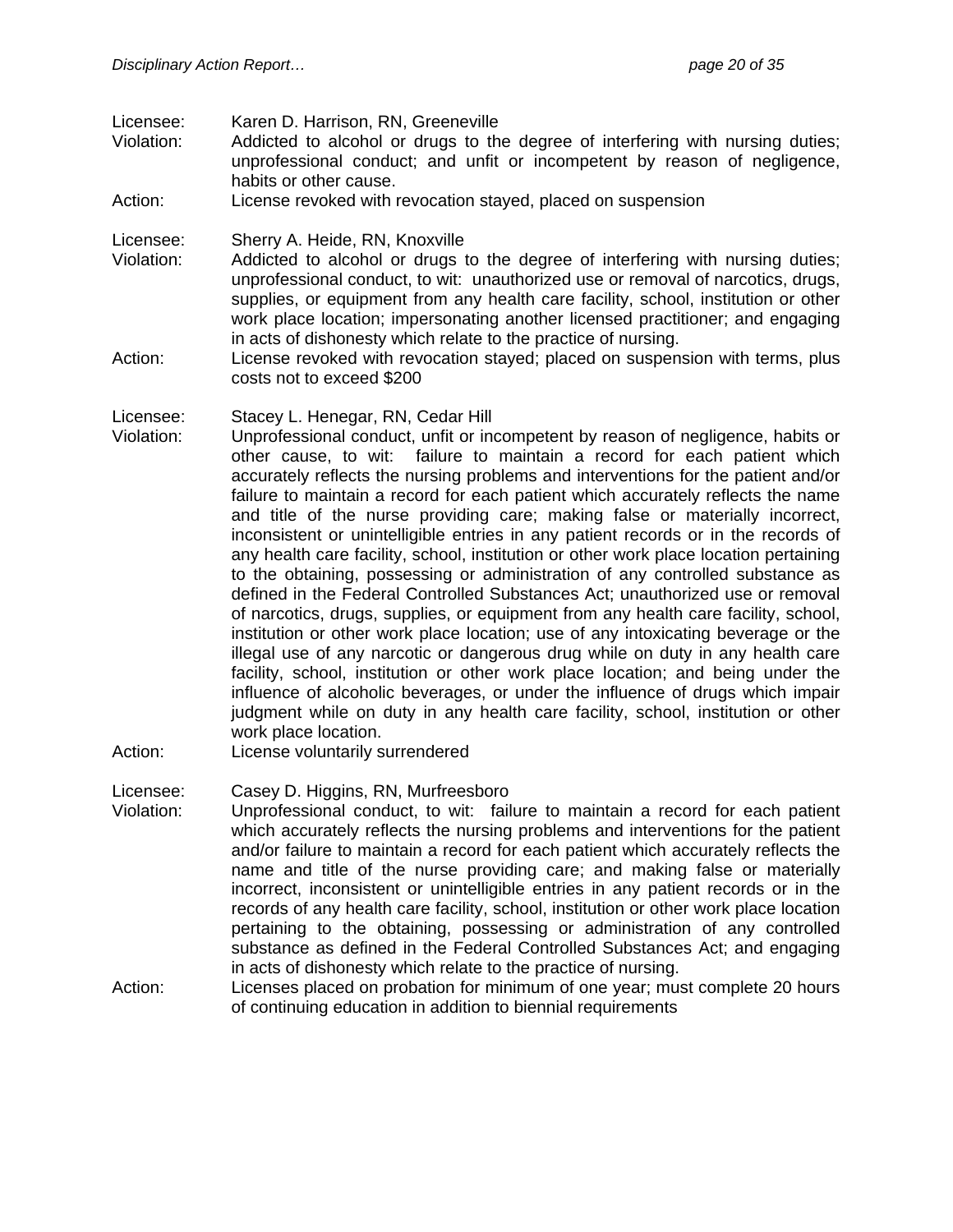| Licensee:<br>Violation:            | Jaime L. Hopkins, RN, Murfreesboro<br>Unfit or incompetent by reason of negligence, habits or other cause; is addicted<br>to drugs or alcohol to the degree of interfering with nursing practice;<br>unprofessional conduct, to wit: being under the influence of alcoholic beverages,<br>or under the influence of drugs which impair judgment while on duty in any<br>health care facility, school, institution or other work place location.                                                                                                                                                                                                                                                                                                                                                                                                                                                                                                                                                                    |
|------------------------------------|--------------------------------------------------------------------------------------------------------------------------------------------------------------------------------------------------------------------------------------------------------------------------------------------------------------------------------------------------------------------------------------------------------------------------------------------------------------------------------------------------------------------------------------------------------------------------------------------------------------------------------------------------------------------------------------------------------------------------------------------------------------------------------------------------------------------------------------------------------------------------------------------------------------------------------------------------------------------------------------------------------------------|
| Action:                            | License revoked with revocation stayed; placed on suspension with terms                                                                                                                                                                                                                                                                                                                                                                                                                                                                                                                                                                                                                                                                                                                                                                                                                                                                                                                                            |
| Licensee:<br>Violation:<br>Action: | Kimberly Humphres, RN, Jackson<br>Failed to pay student loan.<br>License suspended                                                                                                                                                                                                                                                                                                                                                                                                                                                                                                                                                                                                                                                                                                                                                                                                                                                                                                                                 |
| Licensee:<br>Violation:            | Carolyn D. Jackson, RN/APN, Madison<br>Unprofessional conduct, to wit: failed to update and file the required Notice and<br>Formulary with the Board with regard to supervising physicians; over-prescribing<br>or prescribing in a manner inconsistent with Board Rules 1000-04-.08 and .09;<br>and prescribing controlled substances without holding a federal Drug<br>Enforcement Administration Certificate.                                                                                                                                                                                                                                                                                                                                                                                                                                                                                                                                                                                                   |
| Action:                            | APN certificate and RN license reprimanded; assessed \$500 civil penalty                                                                                                                                                                                                                                                                                                                                                                                                                                                                                                                                                                                                                                                                                                                                                                                                                                                                                                                                           |
| Licensee:<br>Violation:            | Susan D. Jasinski, LPN, Crossville<br>Addicted to alcohol or drugs to the degree of interfering with nursing duties;<br>unprofessional conduct, to wit: being under the influence of alcoholic beverages,<br>or under the influence of drugs which impair judgment while on duty in any<br>health care facility, school, institution or other work place location.                                                                                                                                                                                                                                                                                                                                                                                                                                                                                                                                                                                                                                                 |
| Action:                            | License revoked with revocation stayed, placed on suspension                                                                                                                                                                                                                                                                                                                                                                                                                                                                                                                                                                                                                                                                                                                                                                                                                                                                                                                                                       |
| Licensee:<br>Violation:<br>Action: | Robyn Jennings, RN, Knoxville<br>Failed to pay student loan.<br>License suspended                                                                                                                                                                                                                                                                                                                                                                                                                                                                                                                                                                                                                                                                                                                                                                                                                                                                                                                                  |
| Licensee:<br>Violation:            | Ashley L. Johnson, RN (and LPN), Maryville<br>Unprofessional conduct, to wit: making false or materially incorrect, inconsistent<br>or unintelligible entries in any patient records or in the records of any health care<br>facility, school, institution or other work place location pertaining to the<br>obtaining, possessing or administration of any controlled substance as defined<br>in the Federal Controlled Substances Act; unauthorized use or removal of<br>narcotics, drugs, supplies, or equipment from any health care facility, school,<br>institution or other work place location; use of any intoxicating beverage or the<br>illegal use of any narcotic or dangerous drug while on duty in any health care<br>facility, school, institution or other work place location; and being under the<br>influence of alcoholic beverages, or under the influence of drugs which impair<br>judgment while on duty in any health care facility, school, institution or other<br>work place location. |
| Action:                            | Licenses revoked with revocation stayed; placed on probation to run concurrent<br>with TNPAP contract, but not less than three years; and assessed costs not to                                                                                                                                                                                                                                                                                                                                                                                                                                                                                                                                                                                                                                                                                                                                                                                                                                                    |

exceed \$250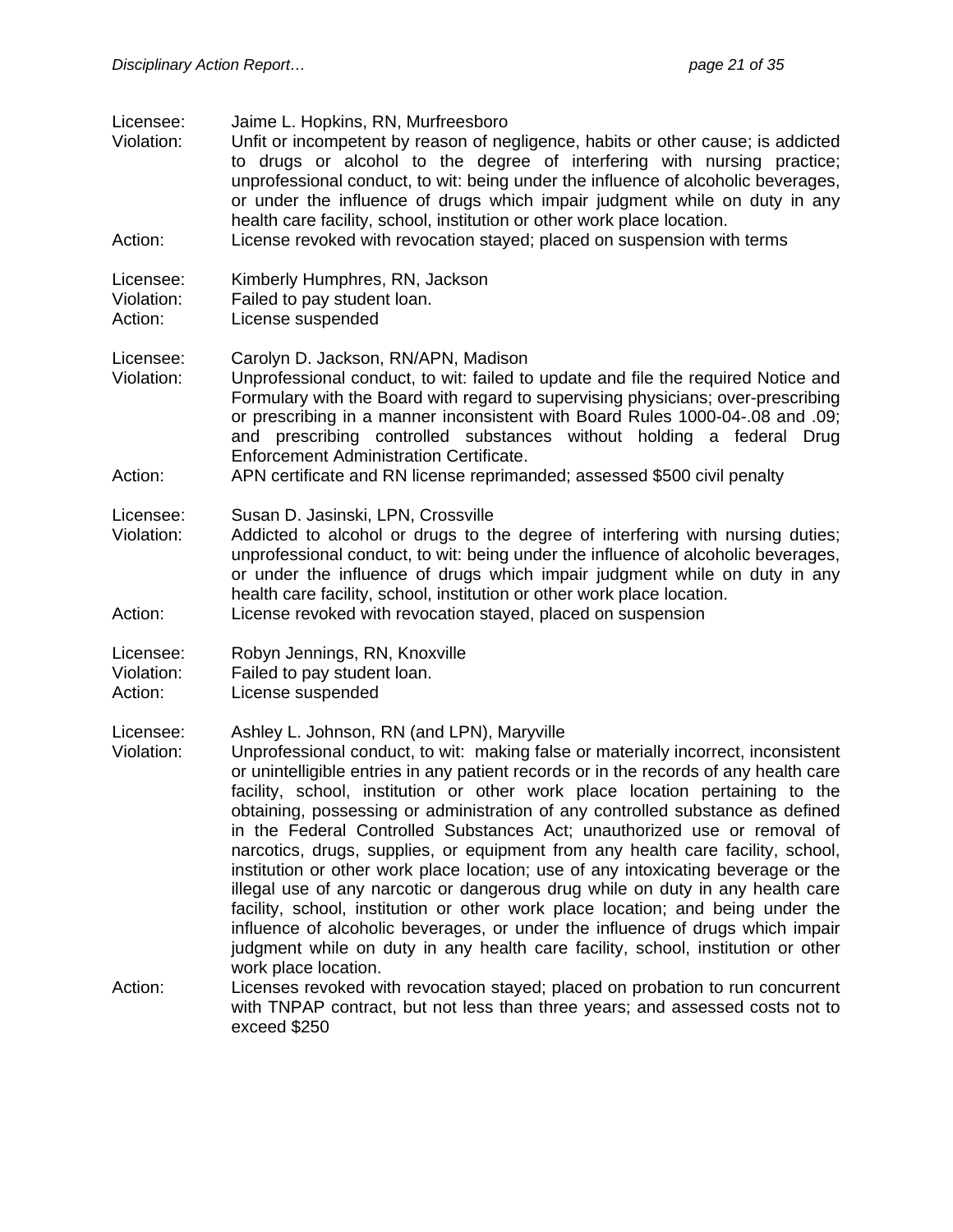| Licensee:<br>Violation:<br>Action: | Tamara M. Johnson, RN/APN, Cordova<br>Violation or attempted violation, directly or indirectly, or assisted in or abetted<br>the violation of or conspired to violate any provision of this chapter or any lawful<br>order of the board issued pursuant thereto, to wit: failure to file a notice and<br>formulary with the board.<br>Assessed \$900 civil penalty                                                                                                                                                                                                                                                                                                                                                                                                                                                                                                                                                                   |
|------------------------------------|--------------------------------------------------------------------------------------------------------------------------------------------------------------------------------------------------------------------------------------------------------------------------------------------------------------------------------------------------------------------------------------------------------------------------------------------------------------------------------------------------------------------------------------------------------------------------------------------------------------------------------------------------------------------------------------------------------------------------------------------------------------------------------------------------------------------------------------------------------------------------------------------------------------------------------------|
| Licensee:<br>Violation:<br>Action: | Kathryn J. Larson, RN, Nashville<br>Unfit or incompetent by reason of negligence, habits or other cause; and<br>unprofessional conduct, to wit:<br>being under the influence of alcoholic<br>beverages, or under the influence of drugs which impair judgment while on duty<br>in any health care facility, school, institution or other work place location.<br>License revoked with revocation stayed; placed on probation to run concurrent                                                                                                                                                                                                                                                                                                                                                                                                                                                                                       |
|                                    | with the TNPAP contract, but not less than three years                                                                                                                                                                                                                                                                                                                                                                                                                                                                                                                                                                                                                                                                                                                                                                                                                                                                               |
| Licensee:<br>Violation:            | Pam M. Lassiter, RN/APN, Springfield<br>Violation or attempted violation, directly or indirectly, or assisted in or abetted<br>the violation of or conspired to violate any provision of this chapter or any lawful<br>order of the board issued pursuant thereto, to wit: failure to file an updated<br>notice and formulary with the board.                                                                                                                                                                                                                                                                                                                                                                                                                                                                                                                                                                                        |
| Action:                            | License and certification reprimanded; assessed \$650 civil penalty                                                                                                                                                                                                                                                                                                                                                                                                                                                                                                                                                                                                                                                                                                                                                                                                                                                                  |
| Licensee:<br>Violation:<br>Action: | Steve T. Leonard, RN/APN, Nashville<br>Unprofessional conduct, to wit: failure to file an updated notice and formulary<br>with the board; failure to maintain a record for each patient which accurately<br>reflects the nursing problems and interventions for the patient and/or failure to<br>maintain a record for each patient which accurately reflects the name and title of<br>the nurse providing care; and over-prescribing or prescribing in a manner<br>inconsistent with Rules 1000-04-.08 and 1000-04-.09(1).<br>Advanced practice nurse certification suspended until completion of designated<br>courses through Case Western Reserve University and Vanderbilt University                                                                                                                                                                                                                                           |
|                                    | with terms; assessed \$3,900 civil penalty                                                                                                                                                                                                                                                                                                                                                                                                                                                                                                                                                                                                                                                                                                                                                                                                                                                                                           |
| Licensee:<br>Violation:<br>Action: | Bryan C. Loveday, RN/APN, Kodak<br>Unfit or incompetent by reason of negligence, habits or other cause; addicted to<br>alcohol or drugs to the degree of interfering with nursing duties; unprofessional<br>conduct, to wit: unauthorized use or removal of narcotics, drugs, supplies, or<br>equipment from any health care facility, school, institution or other work place<br>location; use of any intoxicating beverage or the illegal use of any narcotic or<br>dangerous drug while on duty in any health care facility, school, institution or<br>other work place location; being under the influence of alcoholic beverages, or<br>under the influence of drugs which impair judgment while on duty in any health<br>care facility, school, institution or other work place location.<br>License and advanced practice nursing certification revoked; assessed \$20,000<br>civil penalty, plus costs not to exceed \$5,000 |
|                                    |                                                                                                                                                                                                                                                                                                                                                                                                                                                                                                                                                                                                                                                                                                                                                                                                                                                                                                                                      |
| Licensee:<br>Violation:<br>Action: | Keith Loveday, RN, Englewood<br>Unprofessional conduct<br>License reprimanded; assessed \$1,000 civil penalty                                                                                                                                                                                                                                                                                                                                                                                                                                                                                                                                                                                                                                                                                                                                                                                                                        |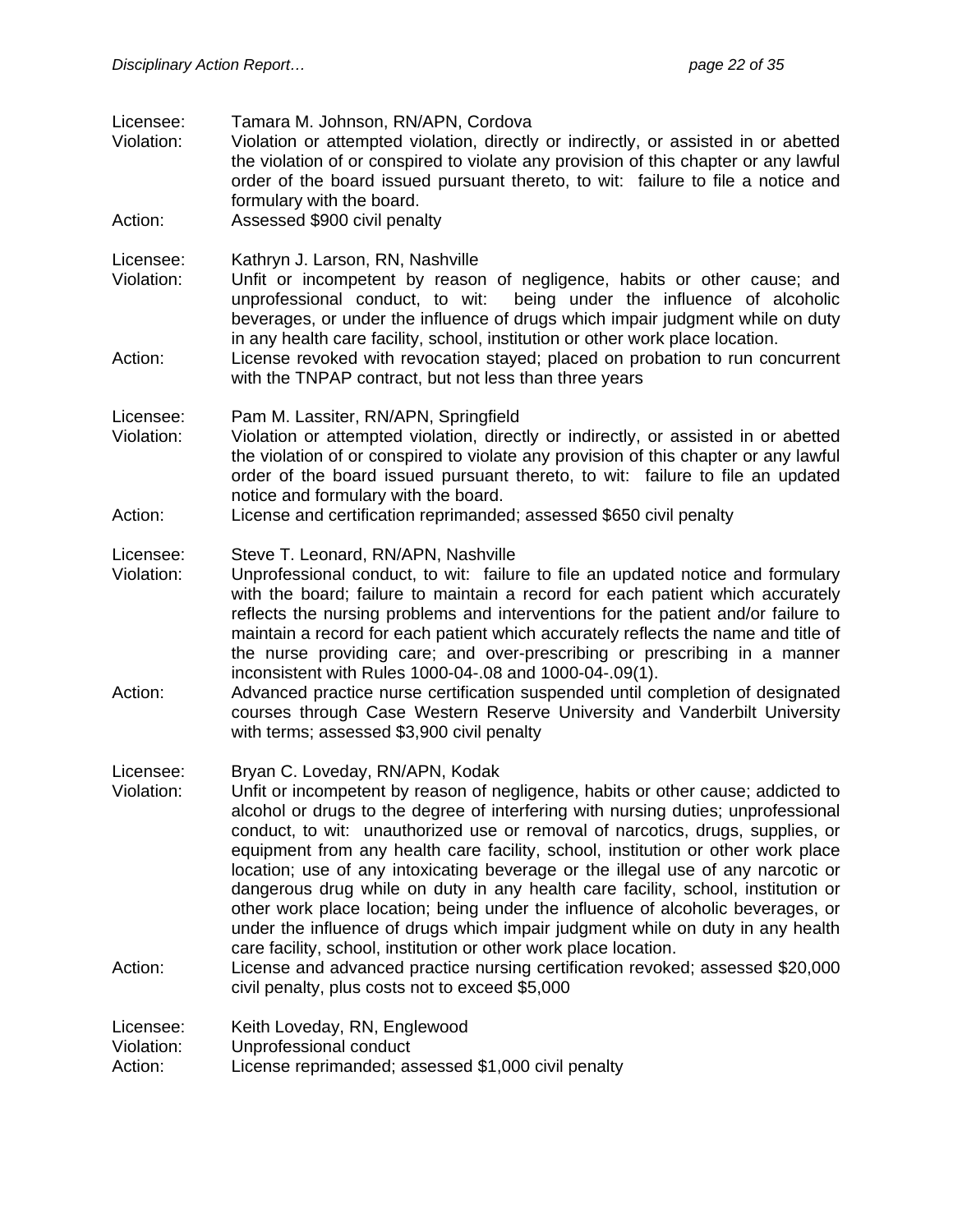| Licensee:  | Deanna J. Massey, RN, Greeneville |
|------------|-----------------------------------|
| Violation: | Violation of board order.         |
|            |                                   |

Action: License voluntarily surrendered

Licensee: Jessica G. Matis, RN, Nashville

Violation: Unprofessional conduct, to wit: being under the influence of alcoholic beverages, or under the influence of drugs which impair judgment while on duty in any health care facility, school, institution or other work place location. Action: License voluntarily surrendered

- Licensee: Danny R. McAlister, LPN, Chattanooga
- Violation: Addicted to alcohol or drugs to the degree of interfering with nursing duties; and unprofessional conduct, to wit: intentionally or negligently causing physical or emotional injury to a patient; failure to maintain a record for each patient which accurately reflects the nursing problems and interventions for the patient and/or failure to maintain a record for each patient which accurately reflects the name and title of the nurse providing care; making false or materially incorrect, inconsistent or unintelligible entries in any patient records or in the records of any health care facility, school, institution or other work place location pertaining to the obtaining, possessing or administration of any controlled substance as defined in the Federal Controlled Substances Act; unauthorized use or removal of narcotics, drugs, supplies, or equipment from any health care facility, school, institution or other work place location; and engaging in acts of dishonesty which relate to the practice of nursing.
- Action: License revoked with revocation stayed; placed on suspension with terms
- Licensee: Amanda M. Monroe, LPN, Antioch
- Violation: Addicted to alcohol or drugs to the degree of interfering with nursing duties; unprofessional conduct, to wit: unauthorized use or removal of narcotics, drugs, supplies, or equipment from any health care facility, school, institution or other work place location.
- Action: License revoked with revocation stayed; placed on suspension with terms
- Licensee: Karen Myres, RN, Nashville
- Violation: Unfit or incompetent by reason of negligence, habits or other cause; and unprofessional conduct, to wit: making false or materially incorrect, inconsistent or unintelligible entries in any patient records or in the records of any health care facility, school, institution or other work place location pertaining to the obtaining, possessing or administration of any controlled substance as defined in the Federal Controlled Substances Act.
- Action: License revoked; assessed \$4,200 civil penalty, plus costs not to exceed \$5,000

#### Licensee: Malia Jane Nation, RN, Rockvale

- Violation: Guilty of a crime.
- Action: License revoked with revocation stayed; placed on suspension with terms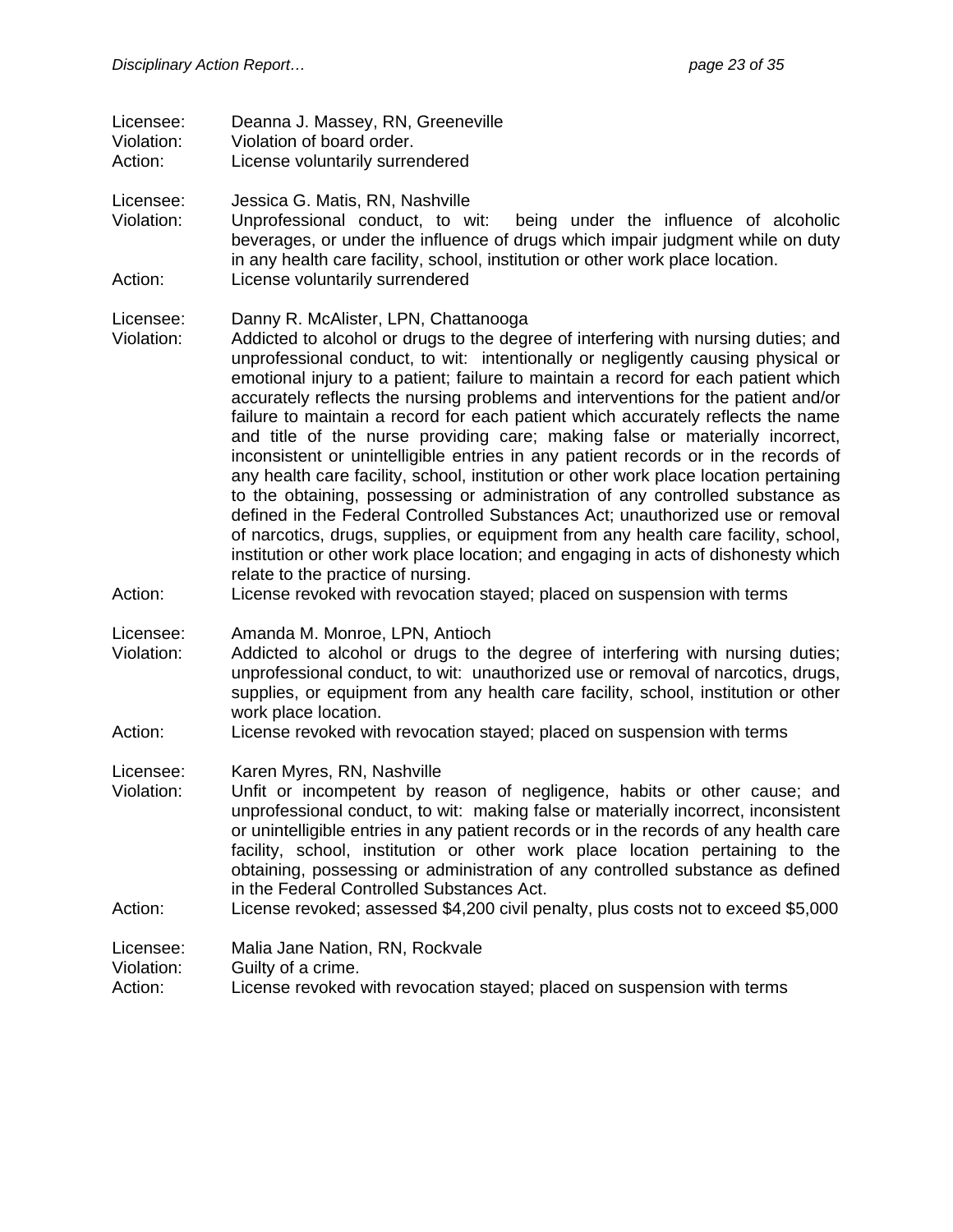- Licensee: Nneka O. Nwosu, RN, Nashville
- Violation: Unfit or incompetent by reason of negligence, habits or other cause; and unprofessional conduct, to wit: failing to take appropriate action in safeguarding the patient from incompetent health care practices and practicing professional nursing in a manner inconsistent with T.C.A. §63-7-103, which includes providing responsible supervision of a patient requiring nursing skill and observation of symptoms and reactions and accurate recording of the facts; administering medications and treatments as prescribed by a licensed physician, dentist, podiatrist or nurse authorized to prescribe pursuant to T.C.A. §63-7-123; and providing nursing management of illness, injury or infirmity, including identification of patient problems.
- Action: License placed on probation until successful completion a pre-approved nursing course to include advanced health assessment, clinical decision-making, and critical thinking, but completion must be within one year

| Licensee:  | Valerie Ogle, RN, Newport   |
|------------|-----------------------------|
| Violation: | Failed to pay student loan. |
| Action:    | License suspended           |

Licensee: Rhonda Osgood, RN, Del Rio

Violation: Failed to pay student loan.

Action: License suspended

Licensee: Kimberly J. Otts, RN, Memphis

- Violation: Unfit or incompetent by reason of negligence, habits or other cause; and being under the influence of alcoholic beverages, or under the influence of drugs which impair judgment while on duty in any health care facility, school, institution or other work place location.
- Action: License suspended with terms; assessed costs not to exceed \$200

Licensee: Terry L. Patrick, RN, Tazewell

- Violation: Guilty of a crime; and unfit or incompetent by reason of negligence, habits or other cause
- Action: License voluntarily surrendered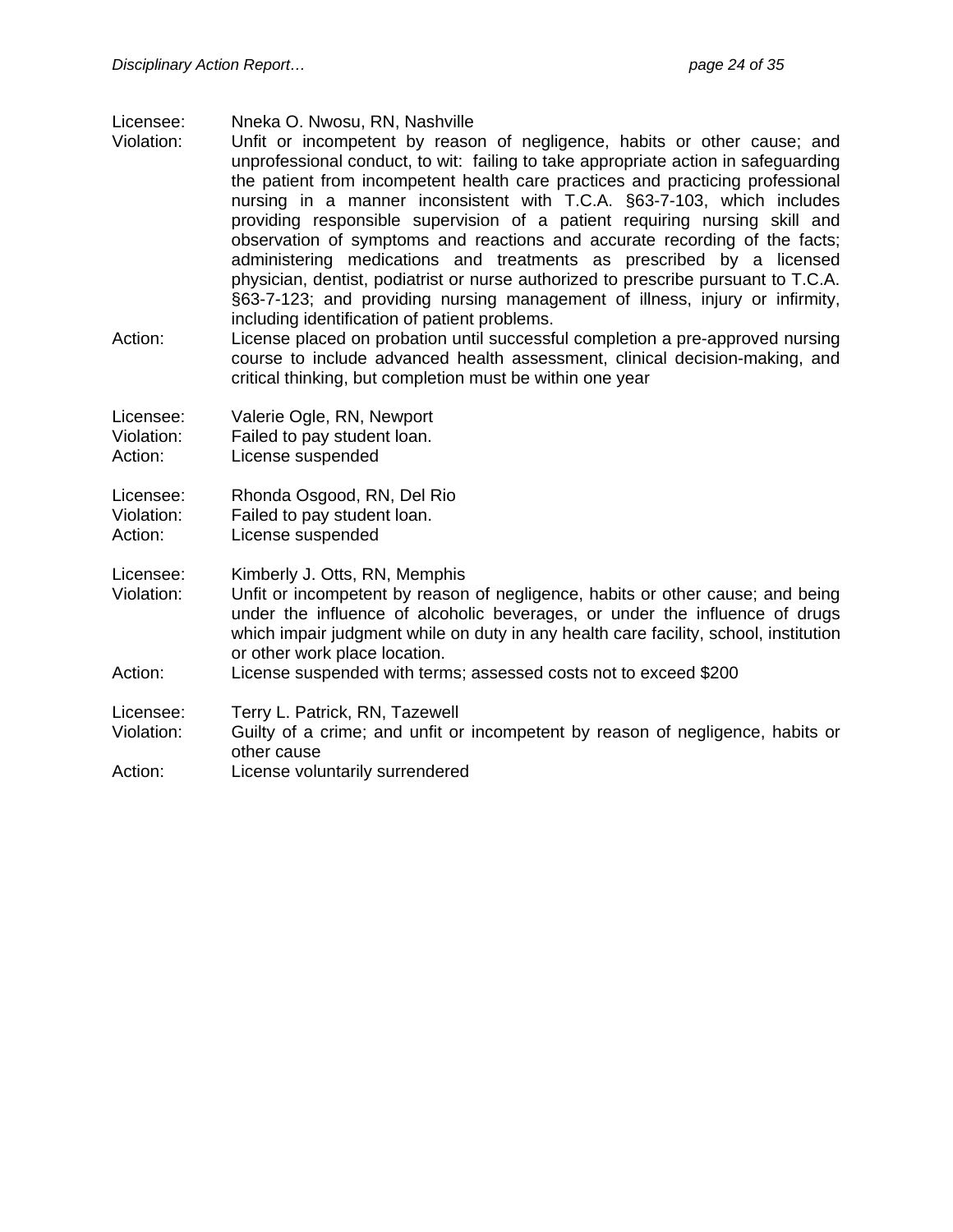#### Licensee: Stephan B. Peters, RN, Murfreesboro

- Violation: Guilty of a crime; addicted to alcohol or drugs to the degree of interfering with nursing duties; and unprofessional conduct; unfit or incompetent by reason of negligence, habits or other cause, to wit: making false or materially incorrect, inconsistent or unintelligible entries in any patient records or in the records of any health care facility, school, institution or other work place location pertaining to the obtaining, possessing or administration of any controlled substance as defined in the Federal Controlled Substances Act; unauthorized use or removal of narcotics, drugs, supplies, or equipment from any health care facility, school, institution or other work place location; use of any intoxicating beverage or the illegal use of any narcotic or dangerous drug while on duty in any health care facility, school, institution or other work place location; being under the influence of alcoholic beverages, or under the influence of drugs which impair judgment while on duty in any health care facility, school, institution or other work place location; impersonating another licensed practitioner; performing nursing techniques or procedures without proper education and practice; and engaging in acts of dishonesty which relate to the practice of nursing.
- Action: License revoked with revocation stayed, placed on probation to run concurrent with TNPAP contract, but not less than 3 years

#### Licensee: Amber L. Phipps, LPN, Clarksville

- Violation: Unfit or incompetent by reason of negligence, habits or other cause; addicted to alcohol or drugs to the degree of interfering with nursing duties; unprofessional conduct, to wit: making false or materially incorrect, inconsistent or unintelligible entries in any patient records or in the records of any health care facility, school, institution or other work place location pertaining to the obtaining, possessing or administration of any controlled substance as defined in the Federal Controlled Substances Act; unauthorized use or removal of narcotics, drugs, supplies, or equipment from any health care facility, school, institution or other work place location; impersonating another licensed practitioner; aiding, abetting, assisting or hiring an individual to violate or circumvent the law or duly promulgated rule intended to guide the conduct of a nurse or any other licensed health care provider; and engaging in acts of dishonesty which relate to the practice of nursing.
- Action: License revoked with revocation stayed, placed on probation to run concurrent with TNPAP contract, but not less than three years

Licensee: Shannon Pope, RN, La Vergne

- Violation: Unprofessional conduct, to wit: unauthorized use or removal of narcotics, drugs, supplies, or equipment from any health care facility, school, institution or other work place location; and revocation, suspension, probation or other discipline of a license to practice nursing by another state or territory of the United States for any act or omission which would constitute grounds for the revocation, suspension, probation or other discipline of a license in this state.
- Action: License suspended until compliance with the order from the state of Ohio, and assessed \$500 civil penalty, plus costs not to exceed \$3,000

#### Licensee: Christen Elisabeth Reynolds, RN, Jackson

Violation: Addicted to alcohol or drugs to the degree of interfering with nursing duties; unprofessional conduct; unfit or incompetent by reason of negligence, habits or other cause, to wit: unauthorized use or removal of narcotics, drugs, supplies,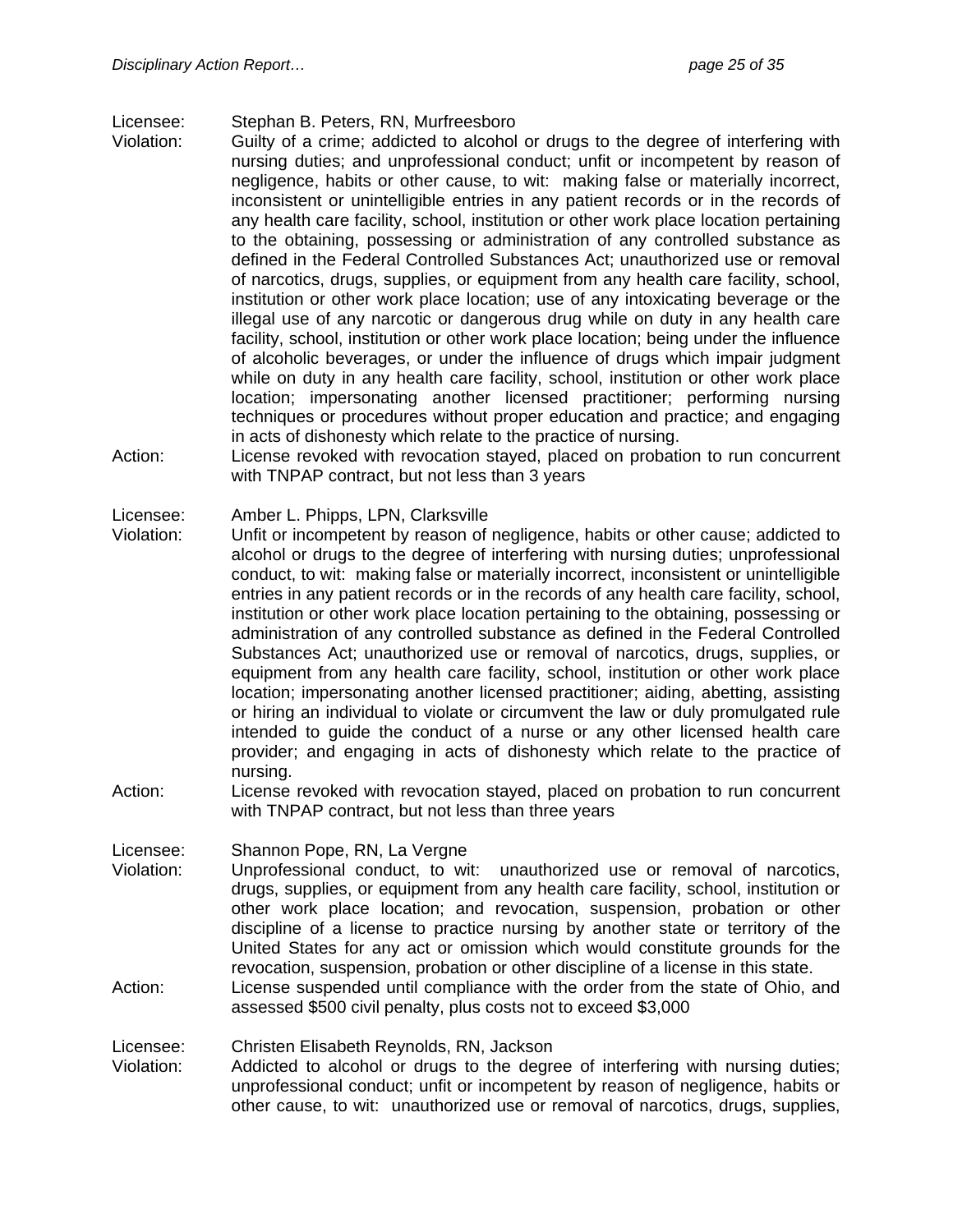or equipment from any health care facility, school, institution or other work place location.

- Action: License revoked with revocation stayed; placed on suspension, plus costs not to exceed \$250
- Licensee: Michael Chad Richards, LPN, Newbern
- Violation: Addicted to alcohol or drugs to the degree of interfering with nursing duties; unprofessional conduct; unfit or incompetent by reason of negligence, habits or other cause, to wit: making false or materially incorrect, inconsistent or unintelligible entries in any patient records or in the records of any health care facility, school, institution or other work place location pertaining to the obtaining, possessing or administration of any controlled substance as defined in the Federal Controlled Substances Act; unauthorized use or removal of narcotics, drugs, supplies, or equipment from any health care facility, school, institution or other work place location; use of any intoxicating beverage or the illegal use of any narcotic or dangerous drug while on duty in any health care facility, school, institution or other work place location; and engaging in acts of dishonesty which relate to the practice of nursing.
- Action: License voluntarily surrendered
- Licensee: Bridget Richardson, LPN, Memphis
- Violation: Failed to pay student loan.
- Action: License suspended

Licensee: Connie L. Robbins, RN, Tupelo, Miss.

- Violation: Addicted to alcohol or drugs to the degree of interfering with nursing duties; unprofessional conduct; unfit or incompetent by reason of negligence, habits or other cause, to wit: failure to maintain a record for each patient which accurately reflects the nursing problems and interventions for the patient and/or failure to maintain a record for each patient which accurately reflects the name and title of the nurse providing care; making false or materially incorrect, inconsistent or unintelligible entries in any patient records or in the records of any health care facility, school, institution or other work place location pertaining to the obtaining, possessing or administration of any controlled substance as defined in the Federal Controlled Substances Act; unauthorized use or removal of narcotics, drugs, supplies, or equipment from any health care facility, school, institution or other work place location; use of any intoxicating beverage or the illegal use of any narcotic or dangerous drug while on duty in any health care facility, school, institution or other work place location; and being under the influence of alcoholic beverages, or under the influence of drugs which impair judgment while on duty in any health care facility, school, institution or other work place location.
- Action: License revoked with revocation stayed, placed on suspension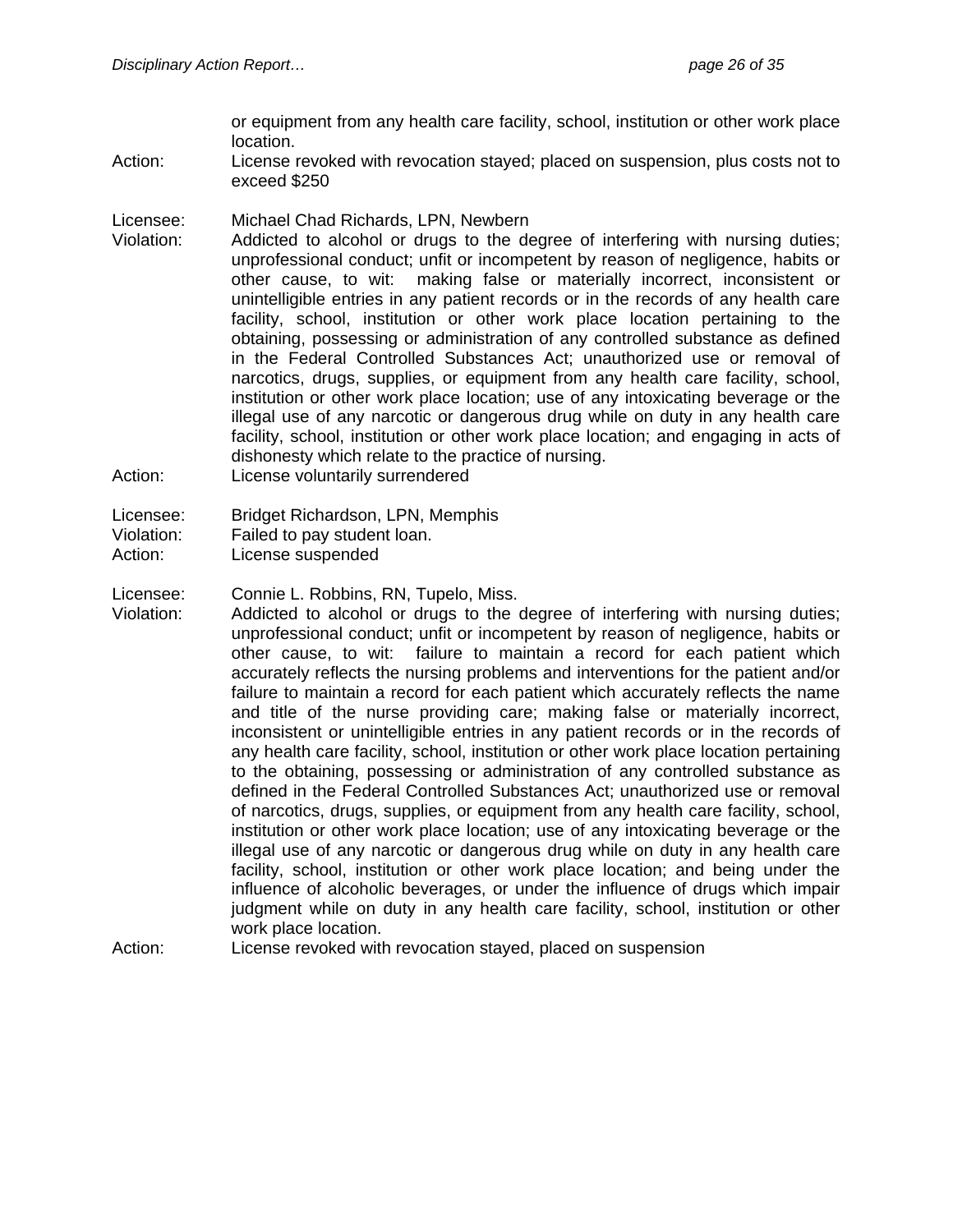Licensee: Kimberly Romaine, RN, Columbia, SC

- Violation: Guilty of a crime; unfit or incompetent by reason of negligence, habits or other cause; unprofessional conduct, to wit: making false or materially incorrect, inconsistent or unintelligible entries in any patient records or in the records of any health care facility, school, institution or other work place location pertaining to the obtaining, possessing or administration of any controlled substance as defined in the Federal Controlled Substances Act; unauthorized use or removal of narcotics, drugs, supplies, or equipment from any health care facility, school, institution or other work place location; and revocation, suspension, probation or other discipline of a license to practice nursing by another state or territory of the United States for any act or omission which would constitute grounds for the revocation, suspension, probation or other discipline of a license in this state. Action: License voluntarily surrendered
- Licensee: Richard L. Sarten, II, RN, Oak Ridge
- Violation: Addicted to alcohol or drugs to the degree of interfering with nursing duties; unprofessional conduct; unfit or incompetent by reason of negligence, habits or other cause, to wit: unauthorized use or removal of narcotics, drugs, supplies, or equipment from any health care facility, school, institution or other work place location; use of any intoxicating beverage or the illegal use of any narcotic or dangerous drug while on duty in any health care facility, school, institution or other work place location; and being under the influence of alcoholic beverages, or under the influence of drugs which impair judgment while on duty in any health care facility, school, institution or other work place location.
- Action: License revoked with revocation stayed, placed on suspension
- Licensee: Traci Sharp, RN, Grey

Violation: Failed to pay student loan.

Action: License suspended

Licensee: Megan R. Shaub, RN, Nashville

- Violation: Addicted to alcohol or drugs to the degree of interfering with nursing duties; unprofessional conduct; unfit or incompetent by reason of negligence, habits or other cause, to wit: making false or materially incorrect, inconsistent or unintelligible entries in any patient records or in the records of any health care facility, school, institution or other work place location pertaining to the obtaining, possessing or administration of any controlled substance as defined in the Federal Controlled Substances Act; unauthorized use or removal of narcotics, drugs, supplies, or equipment from any health care facility, school, institution or other work place location; and engaging in acts of dishonesty which relate to the practice of nursing.
- Action: License revoked with revocation stayed; placed on probation to run concurrent with TNPAP contract, but not less than three years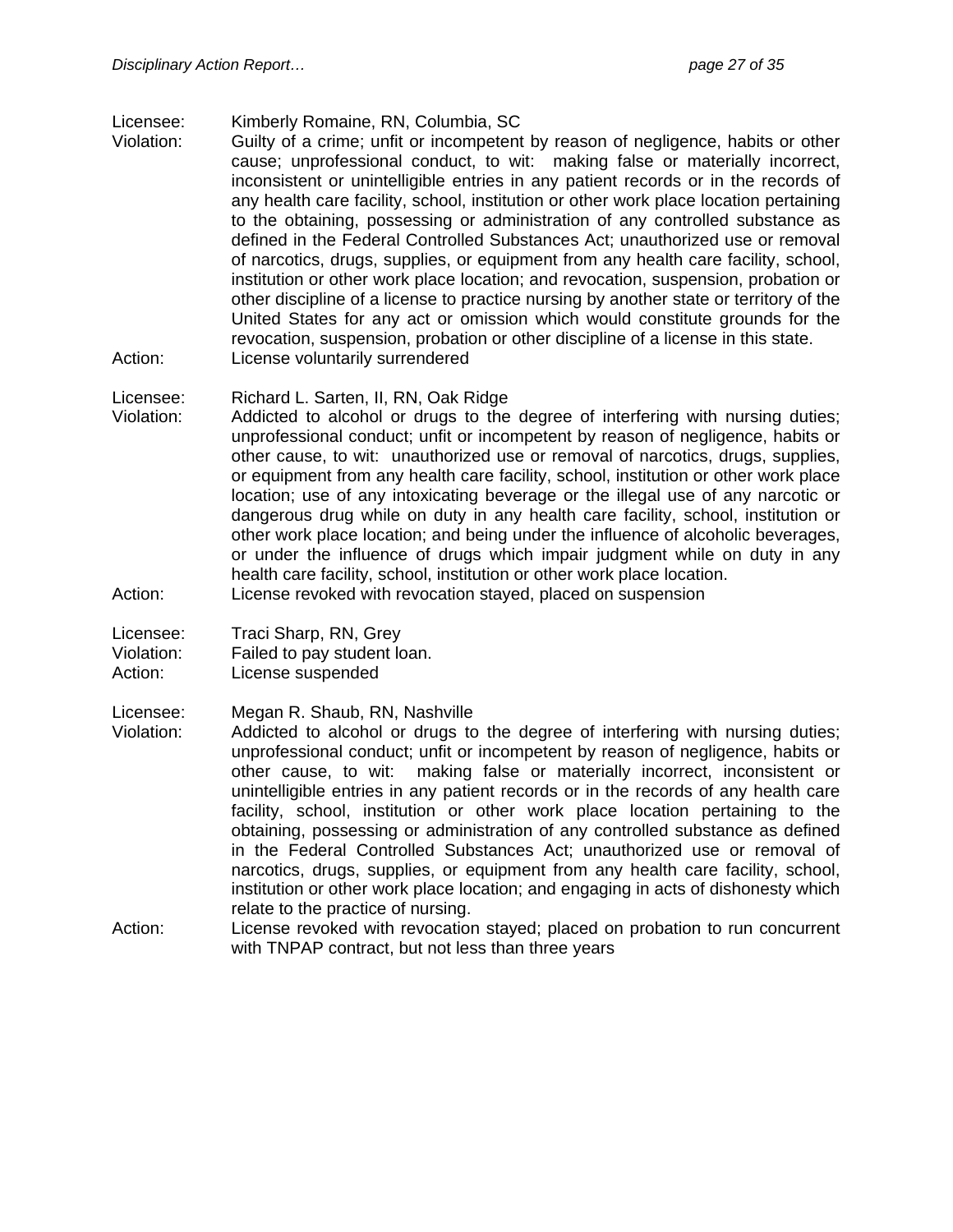| Licensee:<br>Violation:<br>Action: | Anthony W. Smith, LPN, Springfield<br>Unprofessional conduct, to wit: failure to maintain a record for each patient<br>which accurately reflects the nursing problems and interventions for the patient<br>and/or failure to maintain a record for each patient which accurately reflects the<br>name and title of the nurse providing care; and engaging in acts of dishonesty<br>which relate to the practice of nursing.<br>Assessed \$500 civil penalty                                                                                                                                                                                                                                                                                                                                                                                                                                |
|------------------------------------|--------------------------------------------------------------------------------------------------------------------------------------------------------------------------------------------------------------------------------------------------------------------------------------------------------------------------------------------------------------------------------------------------------------------------------------------------------------------------------------------------------------------------------------------------------------------------------------------------------------------------------------------------------------------------------------------------------------------------------------------------------------------------------------------------------------------------------------------------------------------------------------------|
|                                    |                                                                                                                                                                                                                                                                                                                                                                                                                                                                                                                                                                                                                                                                                                                                                                                                                                                                                            |
| Licensee:<br>Violation:<br>Action: | Karen D. Spann, RN, McEwen<br>Guilty of a crime<br>License voluntarily surrendered; assessed costs not to exceed \$250                                                                                                                                                                                                                                                                                                                                                                                                                                                                                                                                                                                                                                                                                                                                                                     |
| Licensee:<br>Violation:<br>Action: | Lora Lynn Tankersley, RN, Covington<br>Failed to pay student loan<br>License suspended                                                                                                                                                                                                                                                                                                                                                                                                                                                                                                                                                                                                                                                                                                                                                                                                     |
| Licensee:<br>Violation:<br>Action: | Rhonda Gail Teague, LPN, Clairfield<br>Guilty of a crime; and unprofessional conduct, to wit: exercising undue<br>influence on the patient including the promotion of sale of services, goods,<br>appliances or drugs in such a manner as to exploit the patient for financial gain<br>of the nurse or of a third party; failing to report, through proper channels, facts<br>known to the individual regarding incompetent, unethical, or illegal practice of<br>any healthcare provider; and engaging in acts of dishonesty which relate to the<br>practice of nursing.<br>License voluntarily surrendered; assessed costs not to exceed \$250                                                                                                                                                                                                                                           |
|                                    |                                                                                                                                                                                                                                                                                                                                                                                                                                                                                                                                                                                                                                                                                                                                                                                                                                                                                            |
| Licensee:<br>Violation:<br>Action: | Holly Tolley, LPN, Elizabethton<br>Failed to pay student loan.<br>License suspended                                                                                                                                                                                                                                                                                                                                                                                                                                                                                                                                                                                                                                                                                                                                                                                                        |
| Licensee:<br>Violation:<br>Action: | Heather M. Volb, LPN, Erin<br>Unfit or incompetent by reason of negligence, habits or other cause; and<br>being under the influence of alcoholic<br>unprofessional conduct, to wit:<br>beverages, or under the influence of drugs which impair judgment while on duty<br>in any health care facility, school, institution or other work place location.<br>License revoked; assessed \$500 civil penalty, plus costs not to exceed \$3,000                                                                                                                                                                                                                                                                                                                                                                                                                                                 |
|                                    |                                                                                                                                                                                                                                                                                                                                                                                                                                                                                                                                                                                                                                                                                                                                                                                                                                                                                            |
| Licensee:<br>Violation:            | Cassandra Warner, RN, Knoxville<br>Unfit or incompetent by reason of negligence, habits or other cause; and<br>unprofessional conduct, to wit: making false or materially incorrect, inconsistent<br>or unintelligible entries in any patient records or in the records of any health care<br>facility, school, institution or other work place location pertaining to the<br>obtaining, possessing or administration of any controlled substance as defined<br>in the Federal Controlled Substances Act; unauthorized use or removal of<br>narcotics, drugs, supplies, or equipment from any health care facility, school,<br>institution or other work place location; and being under the influence of<br>alcoholic beverages, or under the influence of drugs which impair judgment<br>while on duty in any health care facility, school, institution or other work place<br>location. |
| Action:                            | License revoked, revocation stayed; placed on suspension with terms                                                                                                                                                                                                                                                                                                                                                                                                                                                                                                                                                                                                                                                                                                                                                                                                                        |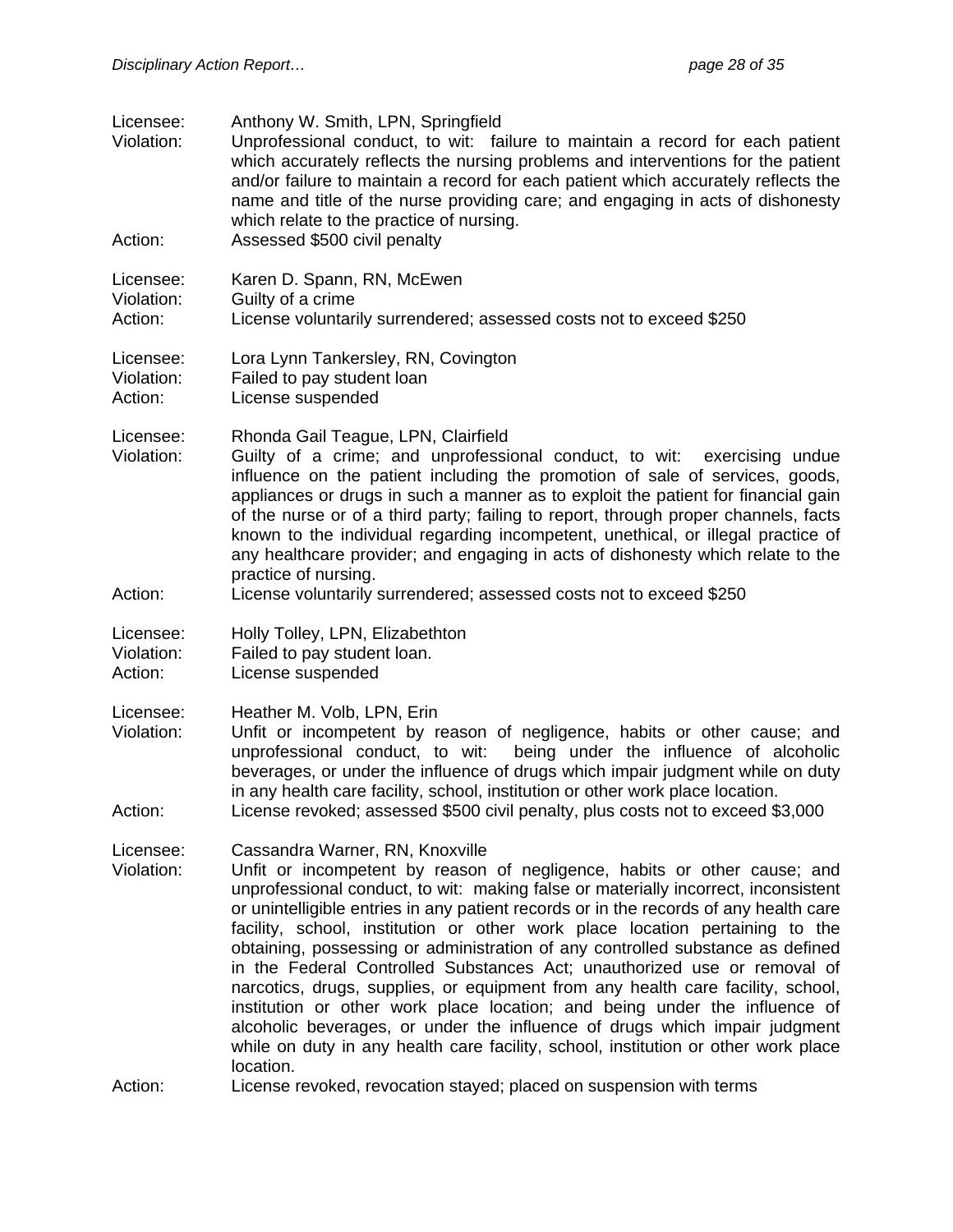| Licensee:               | Karla Washington, LPN, Trenton                                                                                                                                                                                                                                                                                                                                                                                                                                                                                 |
|-------------------------|----------------------------------------------------------------------------------------------------------------------------------------------------------------------------------------------------------------------------------------------------------------------------------------------------------------------------------------------------------------------------------------------------------------------------------------------------------------------------------------------------------------|
| Violation:              | Failed to pay student loan.                                                                                                                                                                                                                                                                                                                                                                                                                                                                                    |
| Action:                 | License suspended                                                                                                                                                                                                                                                                                                                                                                                                                                                                                              |
| Licensee:               | Debra L. White, RN, Memphis                                                                                                                                                                                                                                                                                                                                                                                                                                                                                    |
| Violation:              | Violation of Board Order                                                                                                                                                                                                                                                                                                                                                                                                                                                                                       |
| Action:                 | License voluntarily surrendered                                                                                                                                                                                                                                                                                                                                                                                                                                                                                |
| Licensee:               | Kristen White, LPN, Columbia                                                                                                                                                                                                                                                                                                                                                                                                                                                                                   |
| Violation:              | Failed to pay student loan.                                                                                                                                                                                                                                                                                                                                                                                                                                                                                    |
| Action:                 | License suspended                                                                                                                                                                                                                                                                                                                                                                                                                                                                                              |
| Licensee:<br>Violation: | Ashley P. Womac, LPN, Calhoun<br>Addicted to alcohol or drugs to the degree of interfering with nursing duties;<br>unprofessional conduct, to wit: unauthorized use or removal of narcotics, drugs,<br>supplies, or equipment from any health care facility, school, institution or other<br>work place location; and use of any intoxicating beverage or the illegal use of<br>any narcotic or dangerous drug while on duty in any health care facility, school,<br>institution or other work place location. |
| Action:                 | License revoked with revocation stayed, placed on suspension                                                                                                                                                                                                                                                                                                                                                                                                                                                   |

#### Licensee: Tammy Lynn Wright, LPN, Nashville

Violation: Unfit or incompetent by reason of negligence, habits or other cause,; and unprofessional conduct, to wit: intentionally or negligently causing physical or emotional injury to a patient; failure to maintain a record for each patient which accurately reflects the nursing problems and interventions for the patient and/or failure to maintain a record for each patient which accurately reflects the name and title of the nurse providing care; failing to take appropriate action in safeguarding the patient from incompetent health care practices; performing nursing techniques or procedures without proper education and practice; and engaging in acts of dishonesty which relate to the practice of nursing.

Action: License placed on probation for minimum of one year; must complete 20 hours of continuing education in addition to biennial requirements

#### **BOARD OF OCCUPATIONAL THERAPY**

| Licensee:  | Diane Steele Agee, OTA, Oak Ridge                                                              |
|------------|------------------------------------------------------------------------------------------------|
| Violation: | Failed to maintain sufficient continuing competency credit hours                               |
| Action:    | Required to complete 24 credit hours of continuing competency; assessed \$100<br>civil penalty |

- Licensee: Katherine E. Tillman, OT, Jackson
- Violation: Practicing occupational therapy on an expired license
- Action: Assessed \$1,500 civil penalty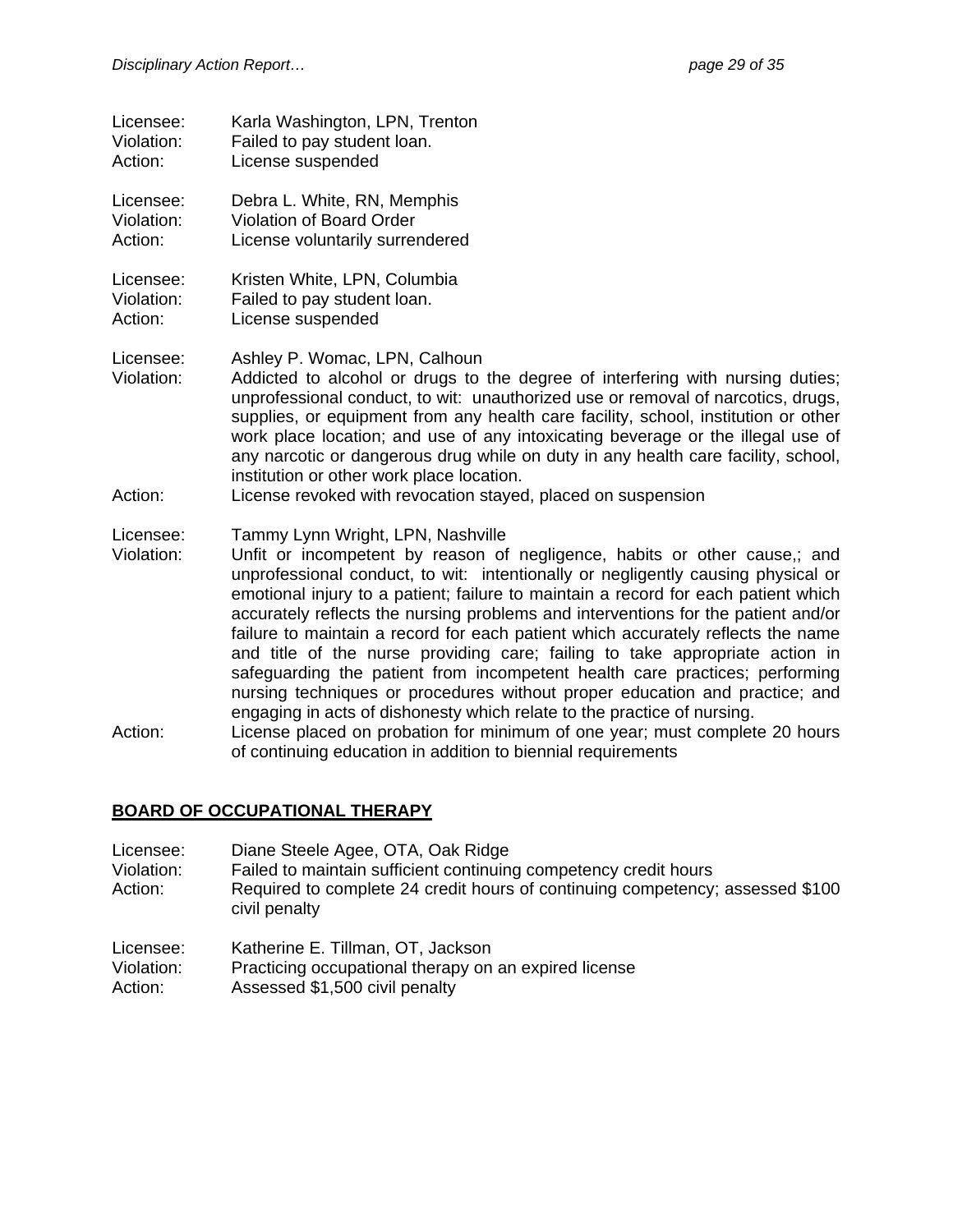| Licensee:                              | Brandon H. Walker, OT, Jonesborough                                                   |
|----------------------------------------|---------------------------------------------------------------------------------------|
| Violation:                             | Violation or attempted violation, directly or indirectly, or assisting in or abetting |
|                                        | the violation of or conspiring to violate, any provision of this part or any lawful   |
|                                        | order of the board issued pursuant thereto or any criminal statute of the state of    |
|                                        | Tennessee.                                                                            |
| Action:                                | License reprimanded                                                                   |
| Licensee:                              | Kelly Marie Wright, OTA, Clinton                                                      |
| $\mathbf{v}$ . The set of $\mathbf{v}$ |                                                                                       |

Violation: Failed to maintain sufficient continuing competency credit hours Action: Required to complete 3 credit hours of continuing competency; assessed \$100 civil penalty

## **BOARD OF OSTEOPATHIC EXAMINATION**

Licensee: Tersa L. Lively, DO, Crossville

- Violation: Unprofessional, dishonorable or unethical conduct; gross health care liability or pattern of continued or repeated gross health care liability, ignorance, negligence or incompetence in the course of medical practice; dispensing, prescribing or otherwise distributing any controlled substance or other drug not in the course of professional practice, or not in good faith to relieve pain and suffering, or not to cure an ailment, physical infirmity or disease, or in amounts and/or for duration not medically necessary, advisable or justified for a diagnosed condition; failure to follow Board Rules 0880-02-.14(6)(e)(3) and .14(7) with respect to patient assessments, histories and physicals, and treatment plans involving controlled substance prescribing, and Board Rule 0880-02-.19 with respect to continuing medical education courses
- Action: License placed on probation for a minimum of one year; must complete series of medical practice courses through Case Western Reserve University; assessed \$1,500 civil penalty, plus costs not to exceed \$5,000

#### **BOARD OF PHARMACY**

| Licensee:<br>Violation:<br>Action: | Allison Medical, Littleton, Col.<br>Proceeded to do business at a new facility without notifying the board of a<br>change of address<br>Assessed \$900 civil penalty |
|------------------------------------|----------------------------------------------------------------------------------------------------------------------------------------------------------------------|
|                                    |                                                                                                                                                                      |
| Licensee:                          | Bettye S. Crouch, DPh, Collierville                                                                                                                                  |
| Violation:                         | Failed to ensure that individual at practice site was in compliance with<br>registration requirements as a pharmacy technician                                       |
| Action:                            | Assessed \$500 civil penalty                                                                                                                                         |
| Licensee:                          | <b>CPC Animal Health, Lafayette</b>                                                                                                                                  |
| Violation:                         | Relocated facility and proceeded to do business without obtaining an inspection<br>on the relocated facility                                                         |
| Action:                            | Assessed \$2,700 civil penalty                                                                                                                                       |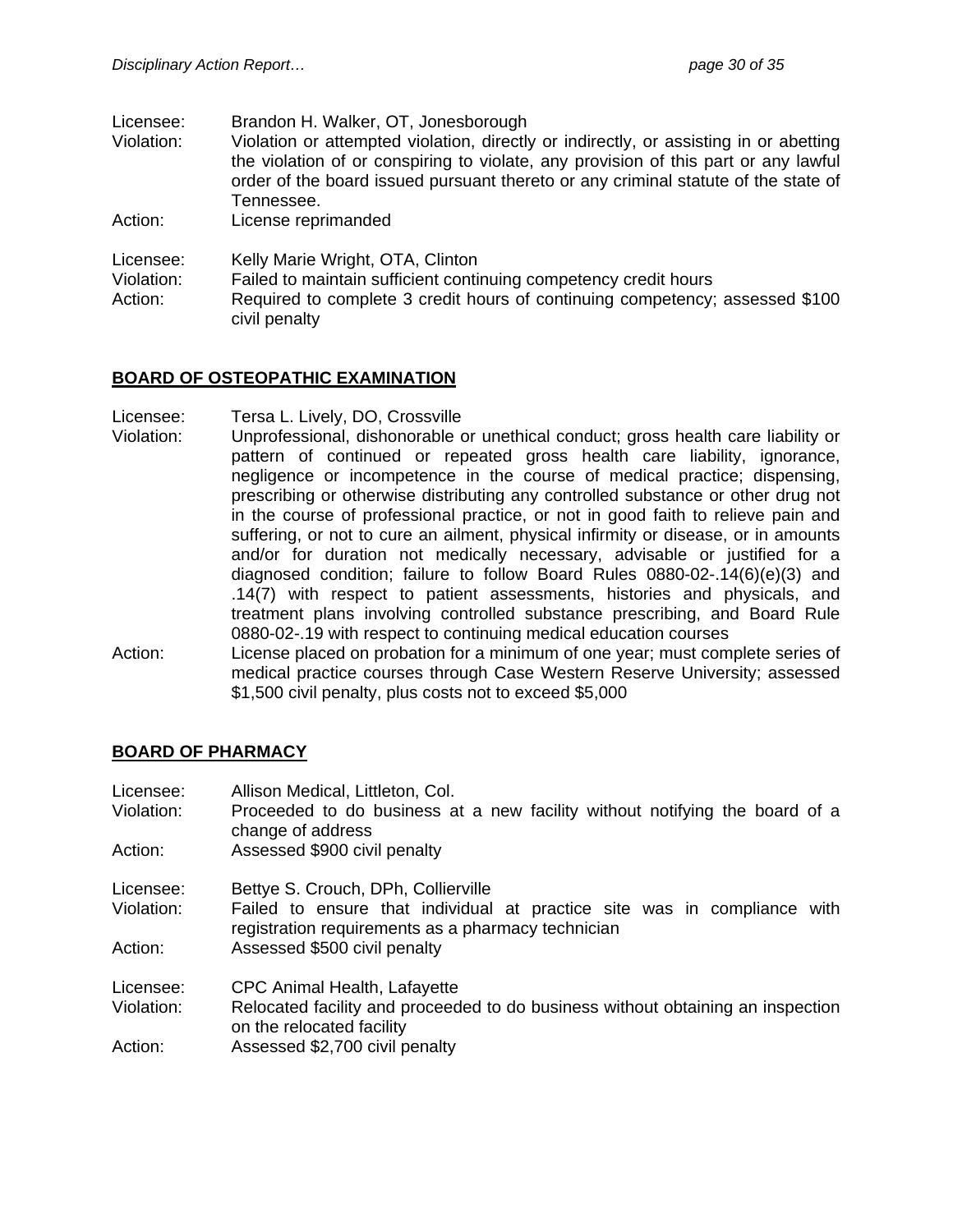| Licensee:<br>Violation:<br>Action: | Crystal L. Dagnan, RT, Dickson<br>Removed controlled substances from the pharmacy without authorization from a<br>licensed prescriber<br>License revoked                        |
|------------------------------------|---------------------------------------------------------------------------------------------------------------------------------------------------------------------------------|
| Licensee:<br>Violation:            | Sandra Lynn Empey, DPh, Lebanon<br>Failed to provide patient counseling to seven patients and/or caregivers on new<br>and refilled prescriptions in accordance with board rules |
| Action:                            | Assessed \$1,000 civil penalty                                                                                                                                                  |
| Licensee:<br>Violation:            | Jessica Dawn Fagan, RT, Dyersburg<br>Removed controlled substance from the pharmacy without authorization from a<br>licensed prescriber                                         |
| Action:                            | License revoked                                                                                                                                                                 |
| Licensee:<br>Violation:<br>Action: | Robert H. Harshbarger, Jr., DPh, Kingsport<br>Convicted of a crime<br>License revoked                                                                                           |
| Licensee:<br>Violation:<br>Action: | Jeremy Jay Joiner, DPh, Nashville<br>Practicing pharmacy without an active license<br>Assessed \$2,000 civil penalty                                                            |
| Licensee:<br>Violation:            | James M. McElhiney, RT, Nashville<br>Removed controlled substance from the pharmacy without authorization from a<br>licensed prescriber                                         |
| Action:                            | License revoked                                                                                                                                                                 |
| Licensee:<br>Violation:            | Medi Home Care, Franklin<br>Failed to obtain proper license for on-site, prescription-only devices, including<br>CPAP machine                                                   |
| Action:                            | Assessed \$50 civil penalty                                                                                                                                                     |
| Licensee:<br>Violation:            | Tanya M. Montgomery, RT, Mt. Juliet<br>Removed controlled substances from the pharmacy without authorization from a<br>licensed provider                                        |
| Action:                            | License revoked                                                                                                                                                                 |
| Licensee:<br>Violation:            | Marquonna D. Morrow, RT, Nashville<br>Dispensed cancelled controlled substance prescriptions without receiving<br>payment                                                       |
| Action:                            | License revoked                                                                                                                                                                 |
|                                    |                                                                                                                                                                                 |
| Licensee:<br>Violation:            | Annie Oakley, DPh, Celina<br>Failed to report two DUI convictions within 10 days of the convictions becoming<br>final                                                           |
| Action:                            | License placed on probation for two years                                                                                                                                       |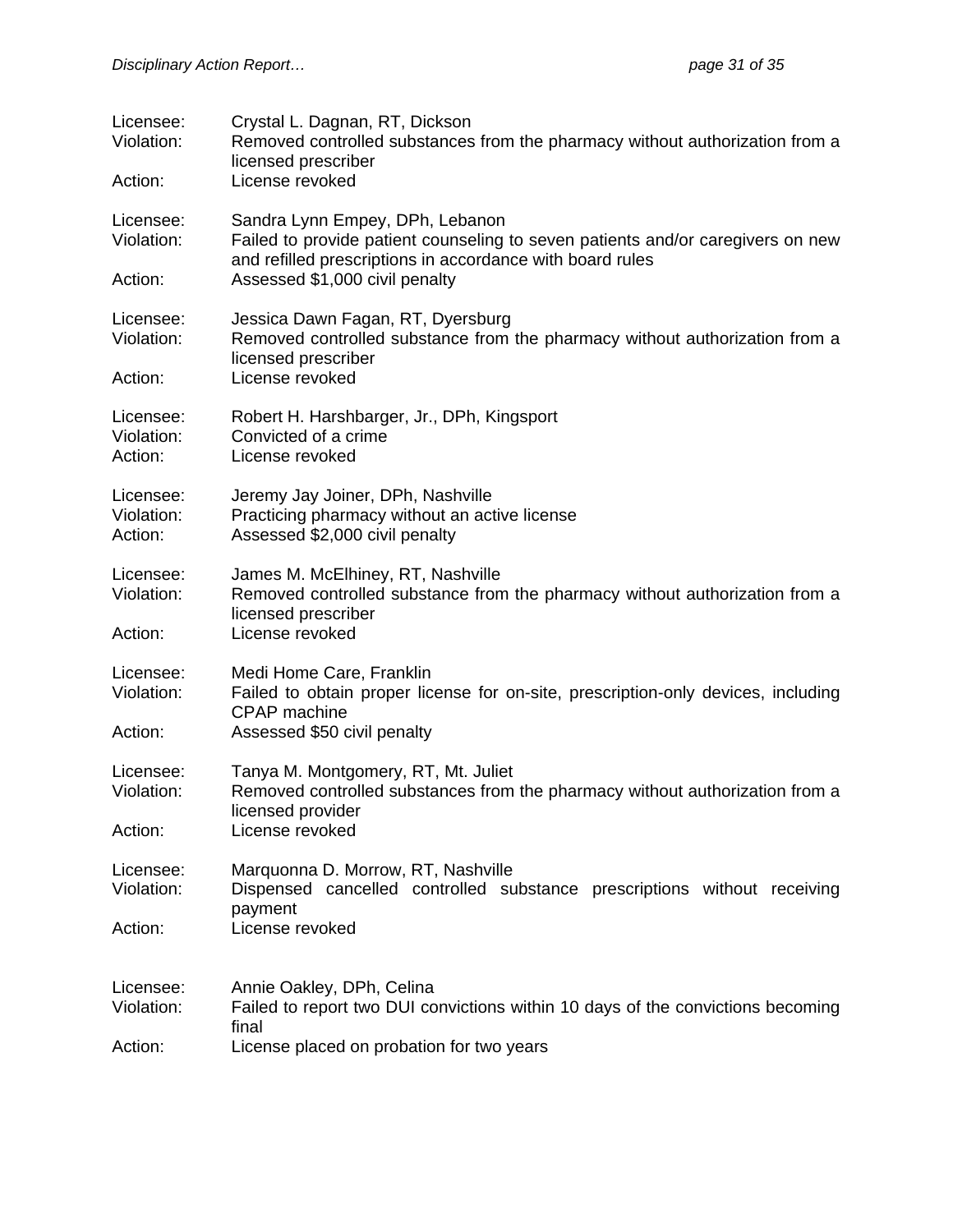| Licensee: | Christian Marie Birdwell Romans, RT, Hendersonville          |
|-----------|--------------------------------------------------------------|
| . امنند   | Demoural controlled cubetance from the phormeon, without our |

- Violation: Removed controlled substance from the pharmacy without authorization from a licensed prescriber
- Action: License revoked
- Licensee: Walgreen Pharmacy #01989, Spring Hill Violation: Pharmacy staff failed to provide patient counseling to four patients and/or caregivers on new prescriptions and to one patient receiving pseudoephedrine in accordance with board rules Action: Assessed \$1,000 civil penalty

Licensee: Raquelle Danielle Woodard, DPh, Nashville Violation: Violation of board order Action: License suspended indefinitely

#### **COMMITTEE OF PHYSICIAN ASSISTANTS**

Licensee: Richard A. Shults, PA, Richmond, Ind.\*

- Violation: Unprofessional, dishonorable or unethical conduct; dispensing, prescribing or otherwise distributing any controlled substance or any other drug not in the course of professional practice, or not in good faith to relieve pain and suffering, or not to cure an ailment, physical infirmity or disease; and fraudulently obtaining narcotics in violation of any law of the state or of the United States of America or any rule of the Board or Committee.
- Action: License revoked; assessed \$7,000 civil penalty, plus costs not to exceed \$10,000

*\*Licensee disciplined in October, 2013*

#### **BOARD OF PHYSICAL THERAPY**

- Licensee: Annette D. Alexander, PTA, Evensville
- Violation: Failed to maintain sufficient continuing education credits
- Action: Assessed \$400 civil penalty; must submit four hours continuing education credits
- Licensee: Patricia Boshears, PTA, Knoxville
- Violation: Making false or misleading statements or representations, being guilty of fraud or deceit in obtaining admission to practice or being guilty of fraud or deceit in the licensee's practice; conviction of a felony or any offense involving moral turpitude in the courts of this state, territory, or county; and charging unreasonable or fraudulent fees for services performed or not performed.

Action: License revoked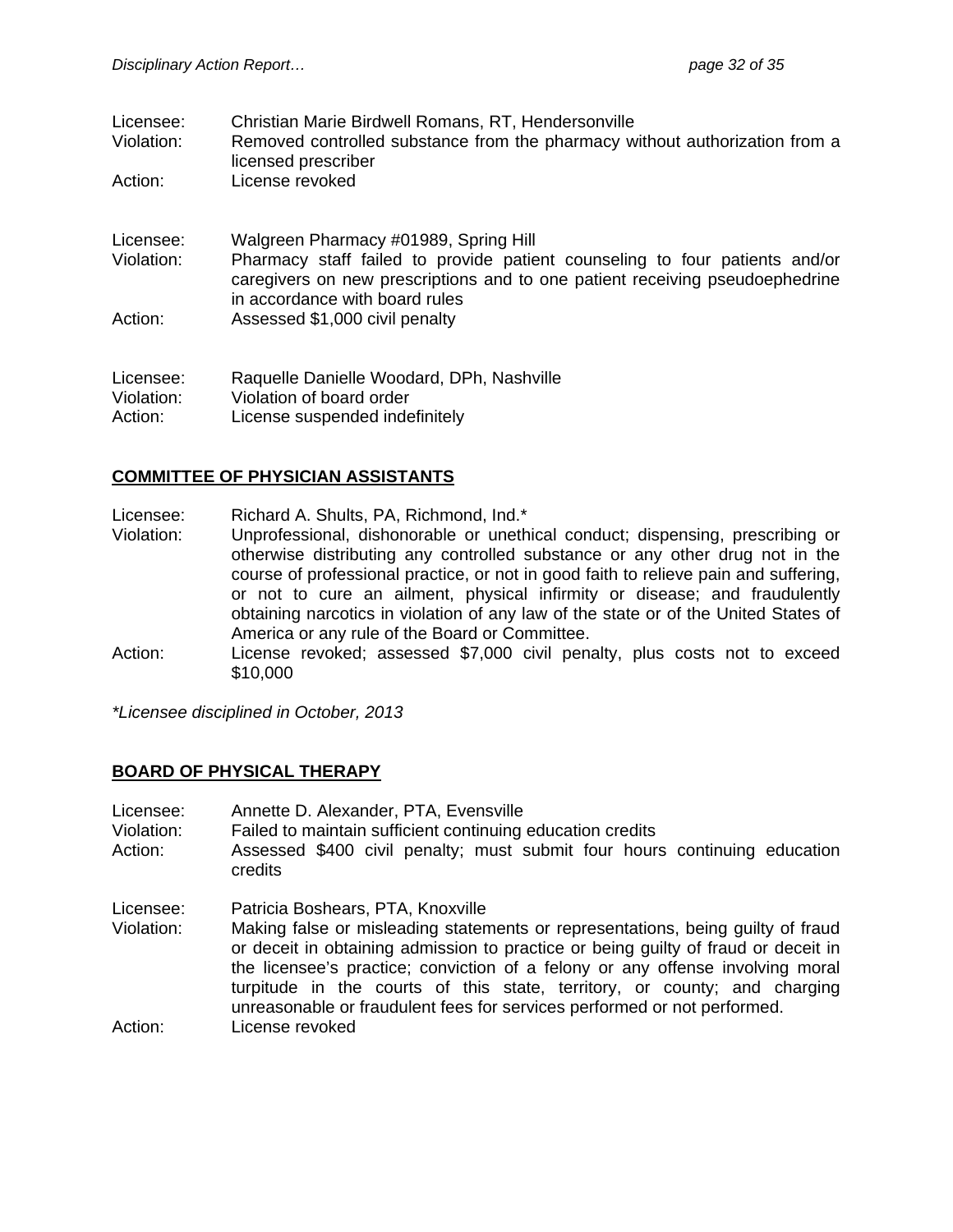| Licensee:<br>Violation:<br>Action: | Stacia Deane Dickson, PTA, Dalton, Ga.<br>Failed to maintain sufficient continuing education credits<br>Assessed \$400 civil penalty; must submit four hours continuing education<br>credits                                                                                                                |
|------------------------------------|-------------------------------------------------------------------------------------------------------------------------------------------------------------------------------------------------------------------------------------------------------------------------------------------------------------|
| Licensee:<br>Violation:<br>Action: | Craig Garvin Futch, PT, Brentwood<br>Failed to maintain sufficient continuing education credits<br>Assessed \$200 civil penalty; must submit two hours continuing education credits                                                                                                                         |
| Licensee:<br>Violation:<br>Action: | Holli Honecutt Griffith, PT, Chattanooga<br>Failed to maintain sufficient continuing education credits<br>Assessed \$700 civil penalty; must submit seven hours continuing education<br>credits                                                                                                             |
| Licensee:<br>Violation:<br>Action: | Wassef F. Hanna, PT, Tampa, Fla.<br>Failed to maintain sufficient continuing education credits<br>Assessed \$400 civil penalty; must submit four hours continuing education<br>credits                                                                                                                      |
| Licensee:<br>Violation:            | Angela G. Walk, D.C., Nashville<br>Violation of the statute prohibiting the use of the term "physical therapy" in<br>connection with any business or provision of services, unless such services are<br>provided by or under the direction of a physical therapist licensed in accordance<br>with Title 63. |
| Action:                            | Assessed \$500 civil penalty                                                                                                                                                                                                                                                                                |

## **POLYSOMNOGRAPHY PROFESSIONAL STANDARDS COMMITTEE**

| Licensee:<br>Violation:<br>Action: | Lori Dawn Burleson (unlicensed), Alamo<br>Practicing polysomnography without a license<br>Assessed \$1,800 civil penalty, plus costs not to exceed \$300                                                                                                                                                                                                                       |
|------------------------------------|--------------------------------------------------------------------------------------------------------------------------------------------------------------------------------------------------------------------------------------------------------------------------------------------------------------------------------------------------------------------------------|
| Licensee:                          | Jessica Craig (unlicensed), Somerville                                                                                                                                                                                                                                                                                                                                         |
| Violation:                         | Practicing polysomnography without a license; failure to give written notice to<br>the Committee and Board of intent to provide services as a polysomnographic<br>trainee; and failure to perform such trainee services under the direct supervision<br>of a polysomnographic technologist while actively enrolled in an accredited<br>sleep technologist educational program. |
| Action:                            | Assessed \$2,400 civil penalty, plus costs not to exceed \$1,000                                                                                                                                                                                                                                                                                                               |
| Individual:                        | Adrienne Lemons (unlicensed), Cordova                                                                                                                                                                                                                                                                                                                                          |
| Violation:                         | Practicing polysomnography and/or providing polysomnographic technician<br>services without a license and without supervision of a physician                                                                                                                                                                                                                                   |
| Action:                            | Assessed \$1,000 civil penalty, plus costs not to exceed \$500                                                                                                                                                                                                                                                                                                                 |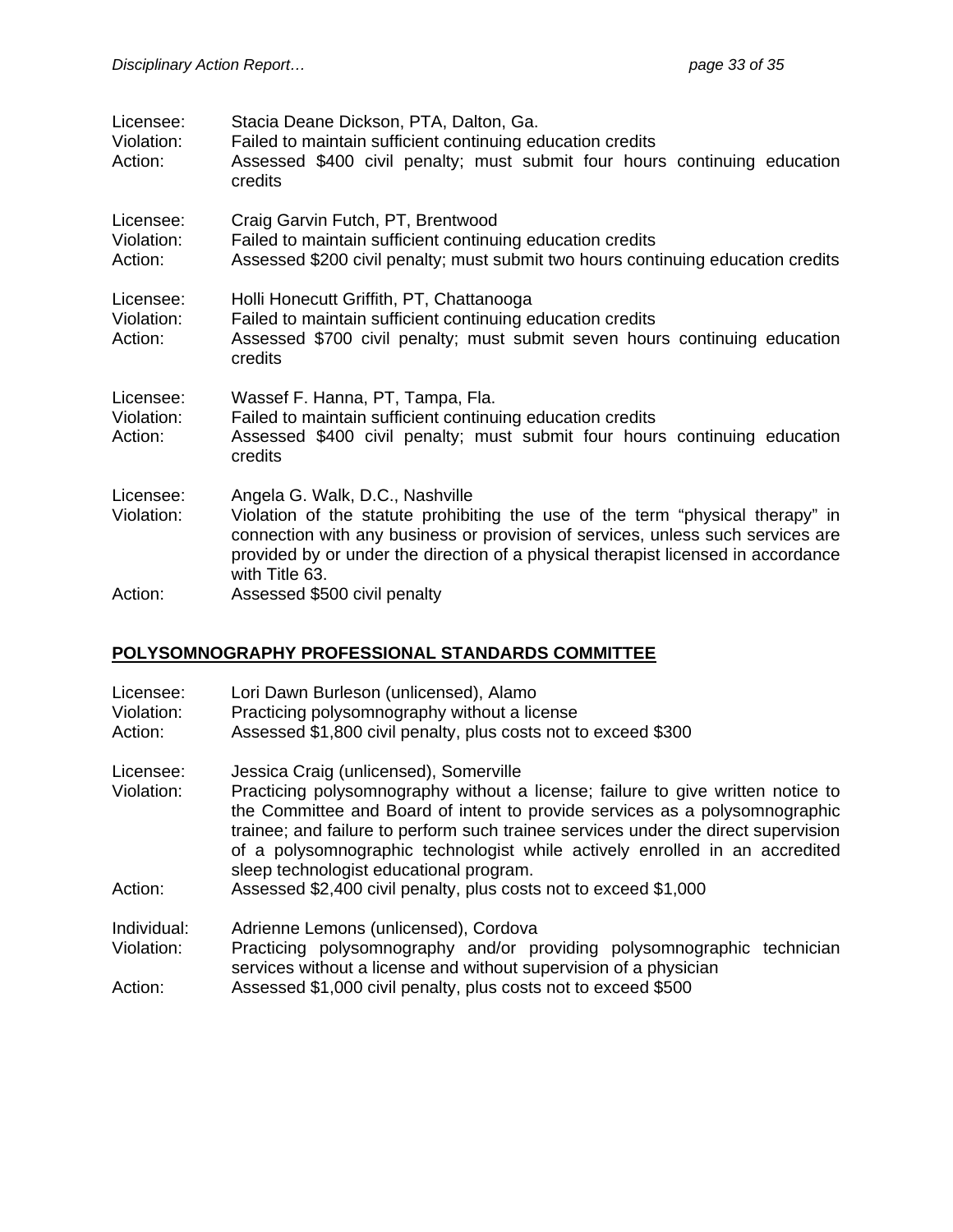## **BOARD OF SOCIAL WORKER LICENSURE**

Licensee: Alicia Marlow, LBSW, Huntsville, Ala.\*<br>Violation: Failed to pay student loan Failed to pay student loan Action: License suspended

*\*Licensee disciplined in October, 2013* 

## **BOARD OF VETERINARY MEDICAL EXAMINERS**

Licensee: Aviceen Barlatier, LVMT, Antioch Violation: Failed to pay child support Action: License suspended

#### **DIVISION OF PAIN MANAGEMENT CLINICS**

Licensee: Melvyn A. Levitch, MD, Memphis

Violation: Violation of Pain Management Clinic laws, to wit: discipline of owner of pain management clinic by respective licensing board; and failure to maintain a medical director with an unrestricted and unencumbered license.

Action: Certification voluntarily surrendered

#### **ABUSE REGISTRY**

| Name:       | <b>Justin Weir</b>               |
|-------------|----------------------------------|
| Abuse:      | Physical/Emotional/Psychological |
| Profession: | <b>Direct Support Staff</b>      |
|             |                                  |

Name: Stevie Payne Abuse: Neglect Profession: Direct Support Staff

Name: Shuntaye Montgomery Abuse: Neglect Profession: Direct Support Staff

Name: Latashia E. Johnson Abuse: Physical Profession: Home Manager

| Name:       | Jarvis Fason                |
|-------------|-----------------------------|
| Abuse:      | Physical                    |
| Profession: | <b>Direct Support Staff</b> |